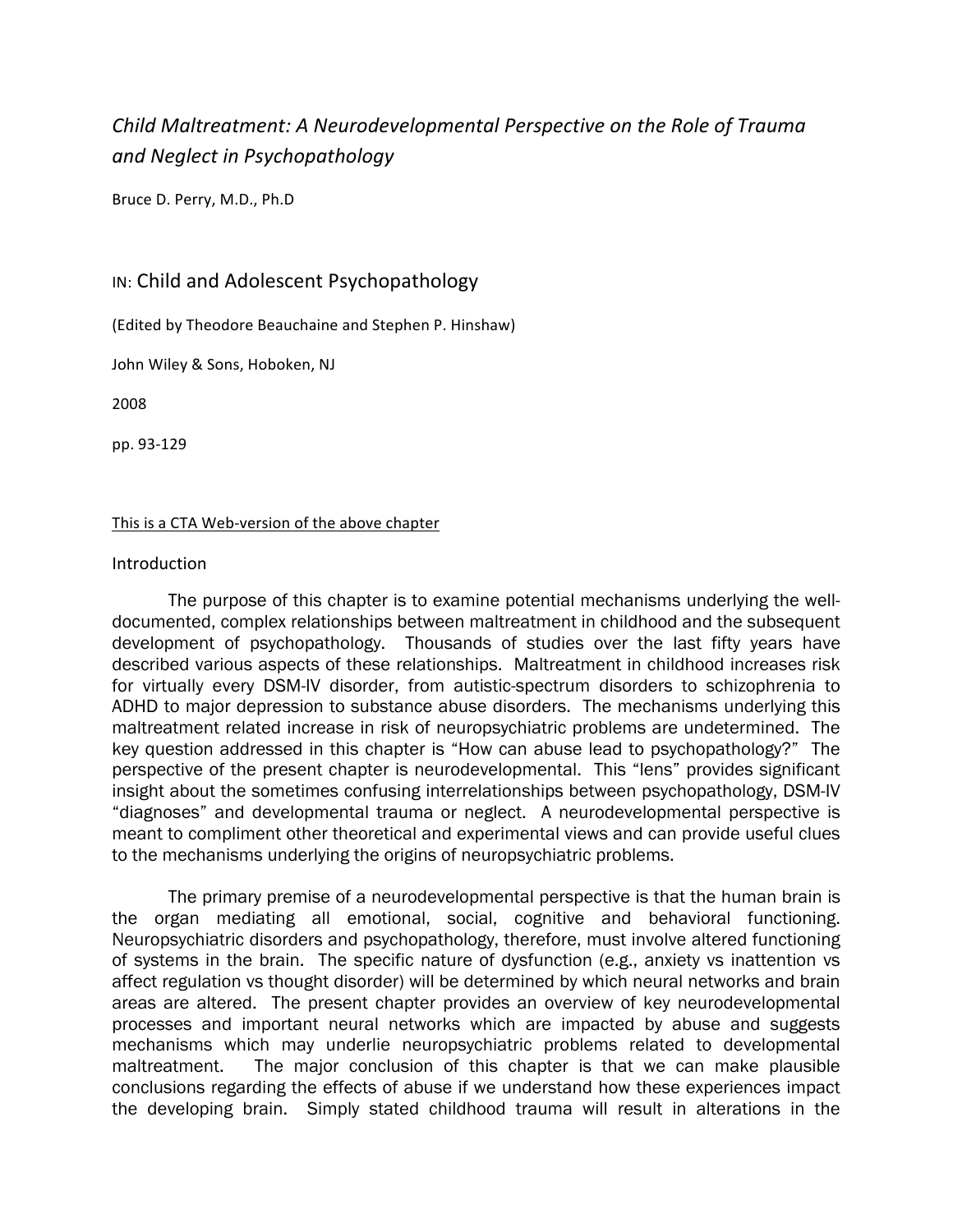systems in the brain which mediate the stress response and neglect will result in dysfunctions in the neural systems which do not receive appropriately timed, patterned repetitive stimulation.

Two major forms of maltreatment will reviewed in the present chapter: neglect and trauma. Though often co-occurring, these two types of maltreatment are distinctly different in the impact they have on the developing brain, and, therefore, will have differing impact on the development of psychopathology. Neglect, defined from a neurobiological perspective, is the absence of an experience or pattern of experiences required to express an underlying genetic potential in a key developing neural system. Trauma, from a neurobiological perspective, is an experience or pattern of experiences which activate the stress response systems in such an extreme or prolonged fashion as to cause alterations in the regulation and functioning of these systems. Both neglect- and trauma-related abnormalities in neurodevelopment would be predicted to cause significant psychopathology.

Abuse can have a negative impact on development in several ways. Maltreatment may be the primary mediator of psychopathology when these abnormal experiences directly alter developing neural systems; for example, trauma may cause post-traumatic stress disorder or neglect an attachment disorder. In addition, trauma or neglect may play an exacerbating or expressing role for neuropsychiatric syndromes in individuals with genetic vulnerabilities (e.g., major depression and schizophrenia). And finally, symptoms and problems caused by maltreatment can be disrupting factors for subsequent developmental opportunities (e.g., the disrupting impact of hypervigilance on academic experiences or of neglect-related attachment problems on social development). Often these secondary and tertiary effects are as devastating as the primary abuse-related pathology.

In order to better understand the potential mechanisms by which abuse can cause psychopathology it is crucial to consider the core processes and principles of neurodevelopment

#### Neurodevelopment

The brain develops rapidly in utero and in the first years of life. During this time important molecular processes are taking place which, if disrupted, can result in abnormal organization and function. Depending upon the nature, timing and frequency of Depending upon the nature, timing and frequency of maltreatment, all of these processes can be impacted by chaos, threat, trauma and neglect.

#### Molecular Processes of Neurodevelopment

 Neurogenesis: The vast majority of cell birth or neurogenesis takes place in utero. Few neurons are born after birth, although researchers have demonstrated neurogenesis in the mature brain (Gould, Reeves, Graziano, & Gross. 1999). Neurogenesis may be impacted by maternal substance use, most especially alcohol use and abuse during pregnancy. This can have a devastating impact on the fetal brain growth and result in profound psychopathology later in life (Bookstein et al., 2002).

Migration: As neurons are born and the brain grows, neurons move. It is the fate of some neurons to settle in the brainstem, others in the cortex, for example. Cortical cell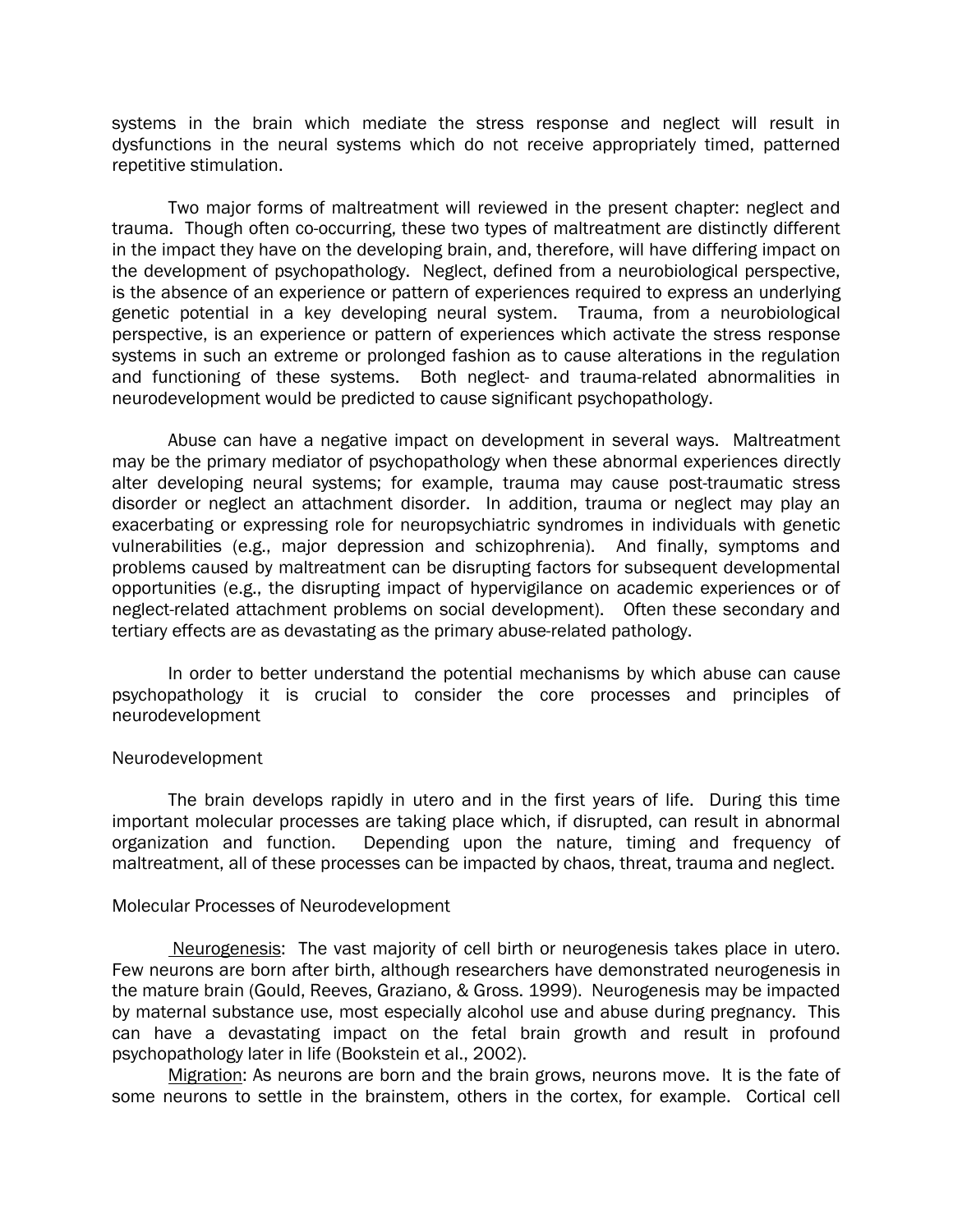migration and fate mapping are some of the most studied processes in developmental neuroscience (Rakic, 1981; 1996). It is clear that both genetic and environmental factors play important roles in determining a neuron's final location. Migration takes place primarily during the intrauterine and immediate perinatal period but continues throughout childhood and, possibly, to some degree into adult life. A host of intrauterine and perinatal insults – experiences such as infection, lack of oxygen, exposure to alcohol and various psychotropic drugs can alter migration of neurons and have profound impact on the expression of genetic potentials for a host of functions (see Perry, 1988).

Differentiation: Neurons can mature to thousands of unique structures, producing any of a hundred different neurotransmitters (e.g., norepinephrine, dopamine, serotonin, CRF or Substance P). Developing neurons change (differentiate) in response to chemical, often neurochemical, signals. Therefore, any experience that alters neurochemical, hormonal or micro-environmental signals (e.g., extreme activation of the stress-response) during development can change the ways in which certain neurons differentiate, thereby altering the functional capacity of the neural networks in which these neurons reside (e.g., Rutledge et al., 1974).

Apoptosis: More neurons born than are required to make a functional system. Redundant neurons, when unable to adequately "connect" into an active neural network, die (Kuan, Roth, Flavell, & Rakic. 2000). Neurons that make synaptic connections with others and have an adequate level of stimulation will survive; neurons with little activity resorb. This is an example of the important principle of activity-dependent development (see below). Obviously, under stimulation from neglect could increase apoptosis.

 Arborization: As neurons differentiate, they send out one form of fiber-like receptive processes called dendrites. The density of these dendritic branches is related to the frequency and intensity of incoming signals. Arborization allows the neuron to receive, process, and integrate complex patterns of input. Dendritic density appears to be one of the most experience-sensitive physical features of a neuron (Diamond, Law, Rhodes, et al. 1966; Greenough, Volkmar, & Juraska. 1973).

 Synaptogenesis: The most experience-sensitive feature of a neuron is the synapse. Developing neurons send out fiber-like processes which become axons and synapses. A continuous dynamic of synaptic neurotransmission regulates the activity chains of neurons that allow all brain function. Neurons, during development, find and connect with the appropriate target neurons. This process is guided by certain growth factors and cellular adhesion molecules that attract or repel a specific growth cone to appropriate target neurons. Furthermore this process is influenced by neurotransmission; altering levels of dopamine while nigrostriatal cells are developing will alter receptor expression and synaptogenesis (Wainwright et al.,1995). During the first eight months of life there is an eight-fold increase in synaptic density while the developing neurons in the brain are "seeking" their appropriate connections (Huttenlocher. 1979; 1994). This explosion of synaptogenesis allows the brain to have the flexibility to organize and function with a wide range of potential. Due to the rapid and important neural changes taking place in this first year, this is also a time of remarkable vulnerability to trauma and neglect.

Synaptic sculpting: The synapse is a dynamic structure. With continuous, but episodic release of neurotransmitter, occupation of receptors, release of growth factors, shifts of ions in and out of cells, laying down of new microtubules and other structural molecules, the synapse is continually changing. A key determinant in this synaptic sculpting process is the activity of neurotransmission. When there is a consistent active process of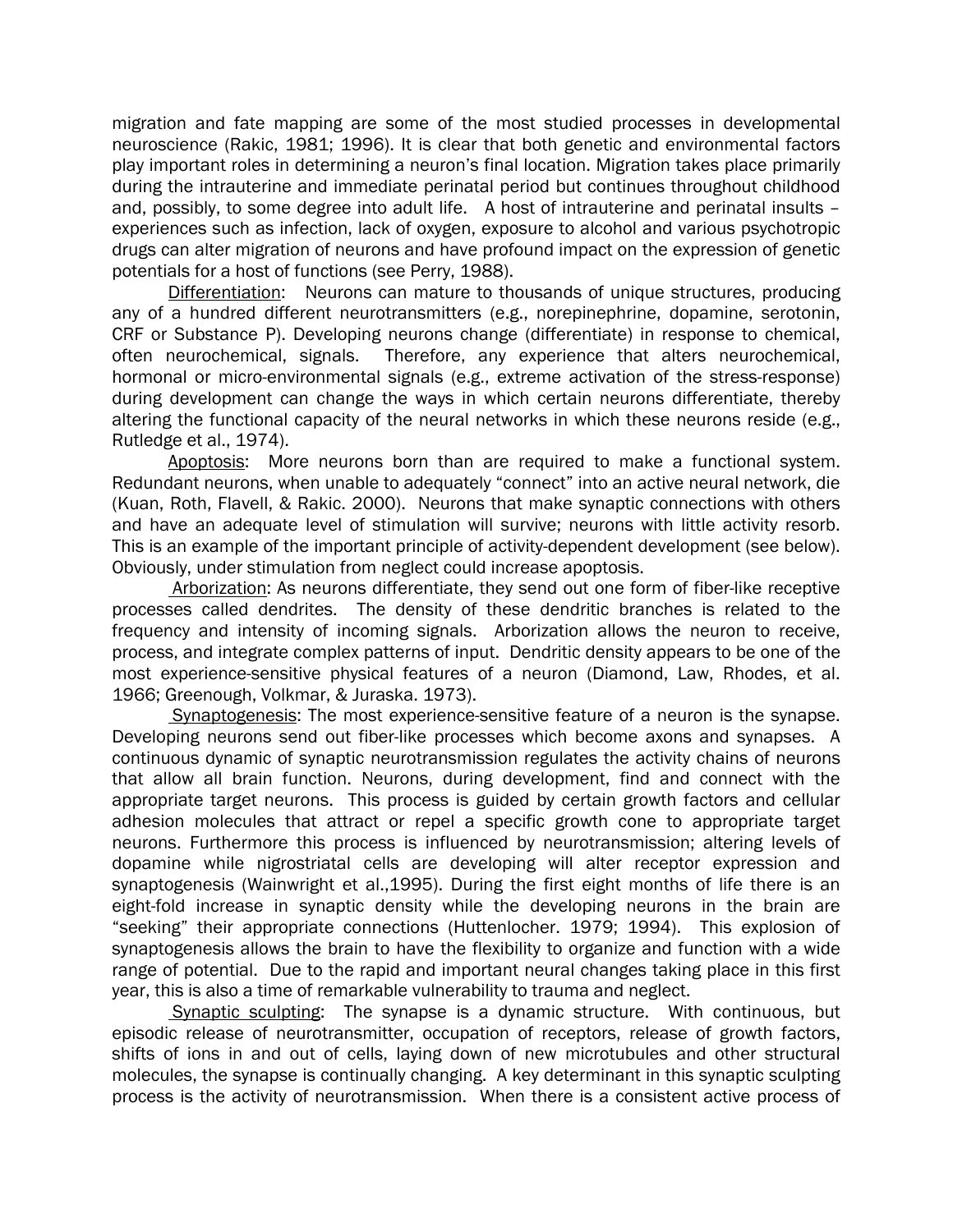neurotransmitter release, synaptic connections will be strengthened with actual physical changes that make the pre- and postsynaptic neurons grow closer together, making neurotransmission between these two neurons more efficient. When there is little activity, the synaptic connection will dissolve. Synaptic sculpting is a "use it or lose it" process (see below). Dynamic synaptic sculpting continues though the entire life cycle; however the rate of sculpting decreases with age. This powerful activity-dependent process appears to be the molecular basis of learning, memory and, therefore, at the core of neurodevelopment.

Myelination: Specialized glial cells wrap around axons and, thereby, create more efficient electrochemical transduction down the neuron. This allows a neural network to function more rapidly and efficiently, thereby allowing more complex functioning (e.g., walking depends upon the myelination of neurons in the spinal cord for efficient, smooth regulation of neuromotor functioning.) The process of myelination begins in the first year of life but continues in many key areas throughout childhood with a major burst of myelination in key cortical areas taking place in adolescence. Final myelination of key cortical tracts can take place as late as age 30.

The neurodevelopmental processes described above are sensitive to "signals" from neurotransmitters, neuromodulators, neurohormones, ions, growth factors, cellular adhesion molecules and other morphogens. Disruption of the pattern, timing or intensity of these cues can lead to abnormal neurodevelopment and psychopathology. The specific psychopathology will depend upon the timing of the insult (e.g., was the insult in utero during the development of the brainstem or at age two during the active development of the cortex), the nature of the insult (e.g., is there a lack of sensory stimulation from neglect or an abnormal persisting activation of the stress response from trauma?), the pattern of the insult (i.e., is this a discreet single event, a chronic experience with a chaotic pattern or an episodic event with a regular pattern?). Experience, good and bad, literally becomes the neuroarcheology of the individual's brain (see Perry, 2001a).

The effects of abuse, then, will be very dependent upon the state of development of the child, and, of course the stage of neurodevelopment. Several key principles help explain the key findings of developmental maltreatment.

#### Principles of Neurodevelopment

Nature and Nurture: Neurodevelopment is a product of genetic potential and how that potential is expressed as function of the timing, nature and pattern of experience. Genetic differences in key neural factors have been demonstrated that may be related to the functioning of the stress-response systems, for example (Caspi et al., 2002). Yet the way these genetic vulnerabilities are expressed remain sensitive to developmental experiences of trauma (Caspi et al., 2003).

The impact of experience on neurodevelopment shifts during development. In the just fertilized ovum, chemical processes that are driving development are geneticallydetermined sequences of molecular events. By birth, however, the brain has developed to the point where environmental cues mediated by the senses play a major role in neural differentiation, arborization, and synaptogenesis, helping create functional neural networks. By adolescence, the majority of the changes that are taking place in the brain of that child are determined by experience, not genetics. The languages, beliefs, cultural practices, and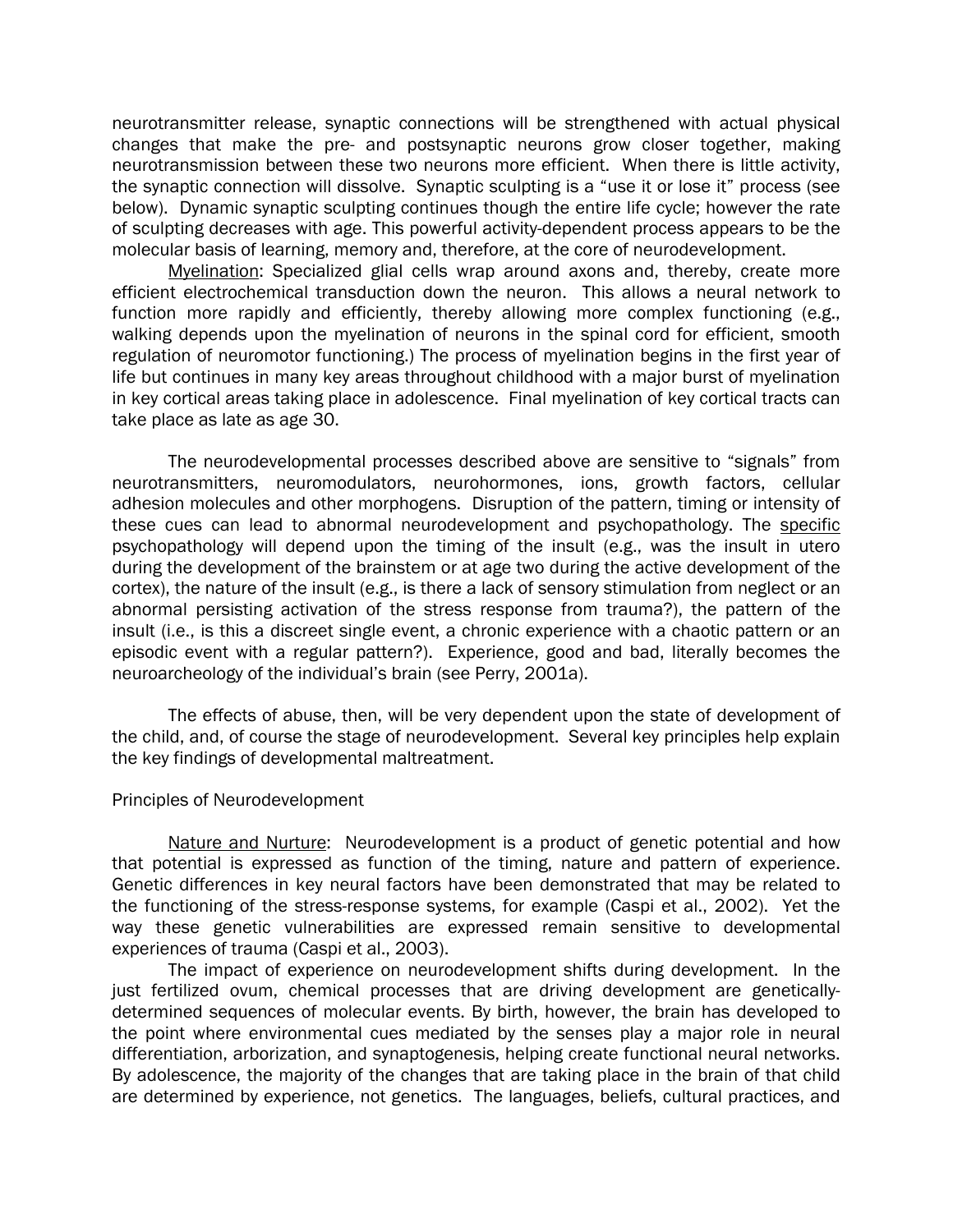complex cognitive and emotional functioning (e.g., self esteem) by this age are primarily experience-based.

Sequential Developmental: The brain develops in a sequential and hierarchical fashion; organizing itself from least (brainstem) to most complex (cortical areas). These different areas develop, organize and become fully functional at different times during childhood. At birth, for example, the brainstem areas responsible for regulating cardiovascular and respiratory function must be intact for the infant to survive, and any malfunction is immediately observable. In contrast, the cortical areas responsible for abstract cognition are not fully functional until adult life.

This is important in understanding the role of the stress-response neural systems in shaping future neurodevelopment. As described in detail below, the monoamine neurons originating in the brainstem and diencephalon (present by birth) send direct connections into all other brain areas (Figure 1). If these systems are poorly organized or dysregulated themselves, they can dysregulate and disorganize higher parts of the brain. The "higher" more complex areas (e.g., limbic and cortical) have not yet organized. The final organization of these important areas (and all of the functions mediated by these areas) will be influenced by the pattern, intensity and nature of stimulation coming from these adrenergic, noradrenergic, serotonergic and dopaminergic neurons.

Trauma will result in profound alterations in the pattern of activation in these stressmediating neural systems; which in turn will result in patterned, repetitive neuronal activation in a distributed and diverse set of brain systems, influencing the organization and function of these higher brain areas; the result can be compromised function and psychopathology. Traumatic stress, for example, can impact cortically-mediated (e.g., cognition), limbic-mediated (e.g., affect regulation), diencephalic-mediated (e.g., fine motor regulation, startle response) and brainstem-mediated (e.g. heart rate, blood pressure regulation) functioning.

Each brain area will have its own timetable for development. The neurodevelopmental processes described above will be most active in different brain areas at different times and will, therefore, either require (critical periods) or be sensitive to (sensitive periods) organizing experiences (and the neurotrophic cues related to these experiences). The neurons for the brainstem have to migrate, differentiate and connect, for example, before the neurons for the cortex.

Disruptions of experience-dependent neurochemical signals during early life may lead to major abnormalities or deficits in neurodevelopment. Disruption of critical neurodevelopmental cues can result from 1) lack of sensory experience during sensitive periods (e.g., neglect) or 2) atypical or abnormal patterns of necessary cues due to extremes of experience (e.g., traumatic stress, see Perry, 2001a; 2001b). This has implications for understanding psychopathology related to maltreatment. In the development of socioemotional functioning, early life nurturing appears to be critical, for example. If this is absent for the first three years of life and then a child is adopted and begins to receive attention, love and nurturing, these positive experiences may not be sufficient to overcome the malorganization of the neural systems mediating socio-emotional functioning.

Activity-dependent Neurodevelopment: The brain organizes in a use-dependent fashion. Many of the molecular processes in neurodevelopment are activity dependent. In the developing brain, undifferentiated neural systems are critically dependent upon sets of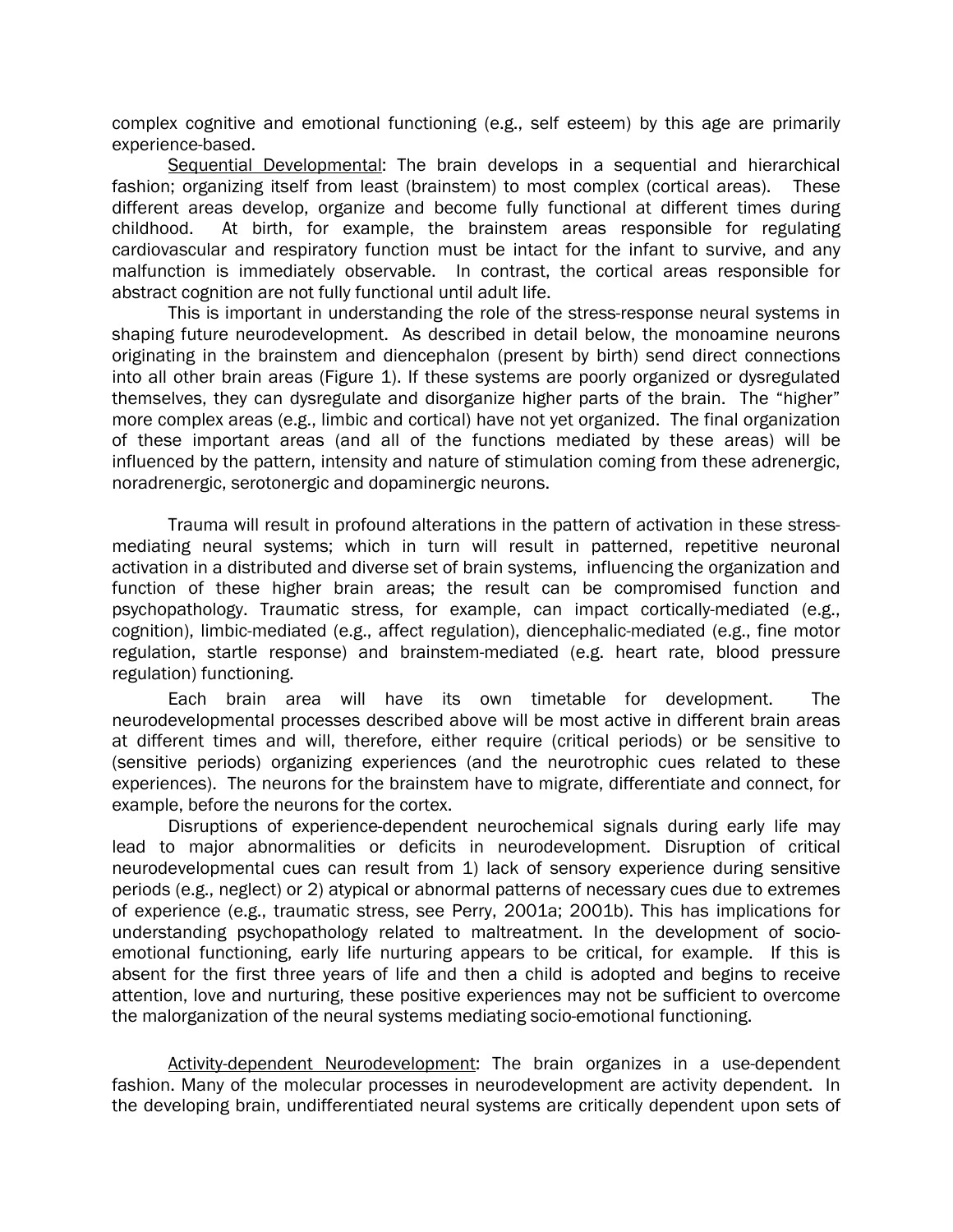environmental and micro-environmental cues (e.g., neurotransmitters, cellular adhesion molecules, neurohormones, amino acids, ions) in order for them to appropriately organize from their undifferentiated, immature forms (Lauder. 1988; Perry. 1994) (Perry & Pollard. 1998). Lack, or disruption, of these critical cues can alter the neurodevelopmental processes of neurogenesis, migration, differentiation, synaptogenesis - all of which can contribute to malorganization and diminished functional capabilities in the specific neural system where development has been disrupted. This is the core of a neuroarcheological perspective on dysfunction related adverse childhood events (Perry, 2001b).

These molecular cues that guide development are dependent upon the experiences of the developing child. The quantity, pattern of activity and nature of these neurochemical and neurotrophic factors depends upon the presence and the nature of the total sensory experience of the child. When the child has adverse experiences – loss, threat, neglect, and injury – there can be disruptions of neurodevelopment that will result in neural organization that can lead to compromised functioning throughout life (see below). Healthy organization of neural networks depends upon the pattern, frequency and timing of key experiences during development. Patterned, repetitive activity changes the brain. Chaotic, episodic experiences out of sync with the developmental stage of the child create chaotic, developmentally-delayed dysfunctional organization.

If a child is neglected – if he or she hears fewer words, has fewer relational opportunities, has less physical comfort and love – the rapidly organizing networks in the brain which mediate language, social affiliation and attachment will not receive sufficient patterned, repetitive activation to develop normally. The result is a neglect related set of deficits. The deficit will be in the domains where the neglect occurred (see Perry 2002).

Sensitive and Critical Windows: Due to sequential and activity-dependent development of the brain there are times when a given developing neural system is more sensitive to experience. In healthy development, that sensitivity allows the brain to efficiently organize in response to the unique demands of a given environment. If the child's is born into a hunter-gatherer clan in New Guinea as opposed to a suburban English family, for example, different genes can be expressed, and different neural networks can be organized to best fit that family, culture and environment. This sensitivity, for most functions, passes with time. Acquisition of language with full fluency after a certain age becomes more difficult; formation of key relational and attachment capacities after the first five years of life becomes difficult if these initial years were characterized by disorganized, absent or abusive primary caregivers.

Sensitive periods are different for each brain area and neural system, and therefore, for different functions. The sequential development of the brain and the sequential unfolding of the genetic map for development mean that the sensitive periods for neural system (and the functions they mediate) will be when that area is most actively organizing. The brainstem must organize key systems by birth; therefore, the sensitive period for those brainstem-mediated functions is during the prenatal period. A variety of in utero experiences may influence the development of the key stress-mediating neurotransmitter systems which originate in the brainstem. For example, prenatal exposure to psychoactive drugs may disrupt normal development of the brainstem catecholamines (Perry, 1988). In animal models, brief prenatal and perinatal stress can cause altered development of hippocampal organization and the hypothalamic-pituitary-adrenal axis which remain altered throughout life (Plotsky and Meaney, 1993; Shors et al., 1990). The neocortex, in contrast,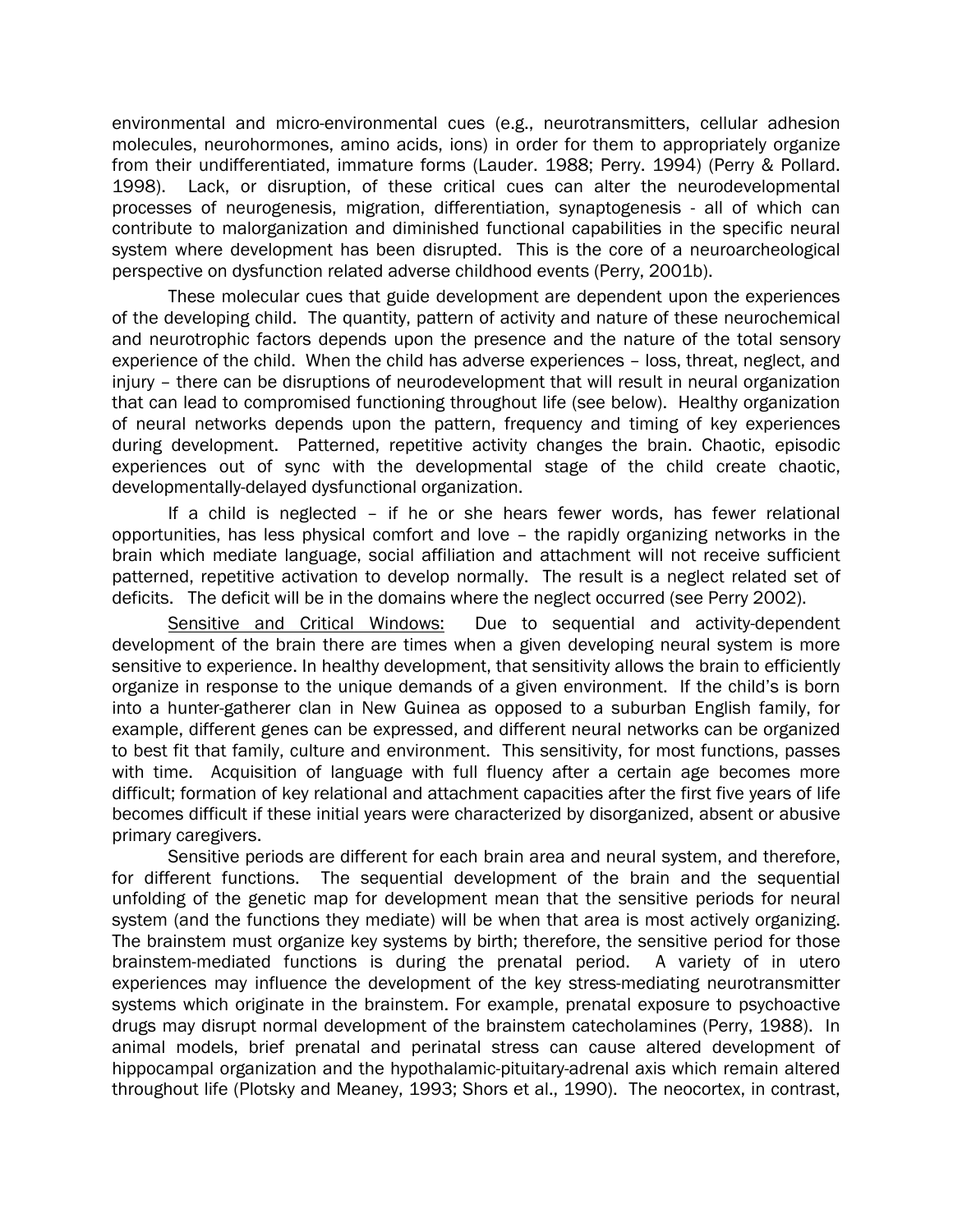has systems and functions organizing throughout childhood and into adult life. The sensitive periods for these cortically mediated functions are likely to be very long.

The primary clinical implication of this is that early childhood trauma or maltreatment has disproportionate capacity to cause significant dysfunction in comparison with similar trauma or neglect later in life (see Rutter et al., 1998; Rutter et al., 1999). Children are more vulnerable to trauma and neglect that adolescents and adults. The younger a child is, the more likely they are to have enduring and pervasive problems following trauma and neglect. Neglect in the first years of life can have devastating impact even if a child is removed from the neglectful environment (Perry 2002; Perry, 2005). The longer a child remains in a neglectful environment, the more vulnerable they become (e.g., Rutter et al. 1998; 1999; O'Connor et al. 2000; Perry, 2005).

The major consequence of these principles of brain development is that the organizing brain of an infant or young child is more malleable to experience than a mature brain. While experience may alter the behavior of an adult, experience literally provides the organizing framework for an infant and child. Because the brain is most plastic (receptive to environmental input) in early childhood, the child is most sensitive to experience at this time – both good and bad.

#### The Neurodevelopmental Impact of Neglect

Deprivation during the sensitive period of a given neural system will result in insufficient patterned, repetitive activity to stimulate adequate organization. The deprived developing neural network will have altered neural microarchitecture which may include cell migration, synaptogenesis, dendritic sprouting. The result is a neural system less functionally capable. This deprivation – neglect – can take multiple forms. In some rare cases, a single domain of functioning is primarily impacted. Our clinical group has worked with several children raised with cognitive stimulation, physical and emotional warmth but physically restrained for multiple years and, therefore, unable to sit, stand or walk. Most neglect takes the form of chaotic, mis-timed, inconsistent experience related to the isolation, personal chaos, incompetence, ignorance, domestic violence, substance abuse or psychopathology of the primary caregiver. This can manifest as delays in motor, selfregulatory, affective and cognitive functioning. A common manifestation of this form of neglect is in speech and language acquisition; if the infant or toddler hears few words, the developing speech and language systems will be impacted (Huttenlocher et al., 2002); the result is impaired speech and language.

The earlier and more pervasive the neglect is, the more devastating the developmental problems for the child. Indeed, a chaotic, inattentive and ignorant caregiver can produce pervasive developmental delay (PDD; DSM IV-R) in a young child (Rutter, Andersen-Wood, Beckett, et al. 1999). Yet the very same inattention for the same duration if the child is ten will have very different and less severe impact than inattention during the first years of life.

Studies of the neurodevelopmental impact of neglect are not as common as those on the effects of trauma. Both animal studies, descriptive reports with severely neglected children and some recent studies with adopted children following neglect which document some aspects of the neurodevelopmental impact of neglect.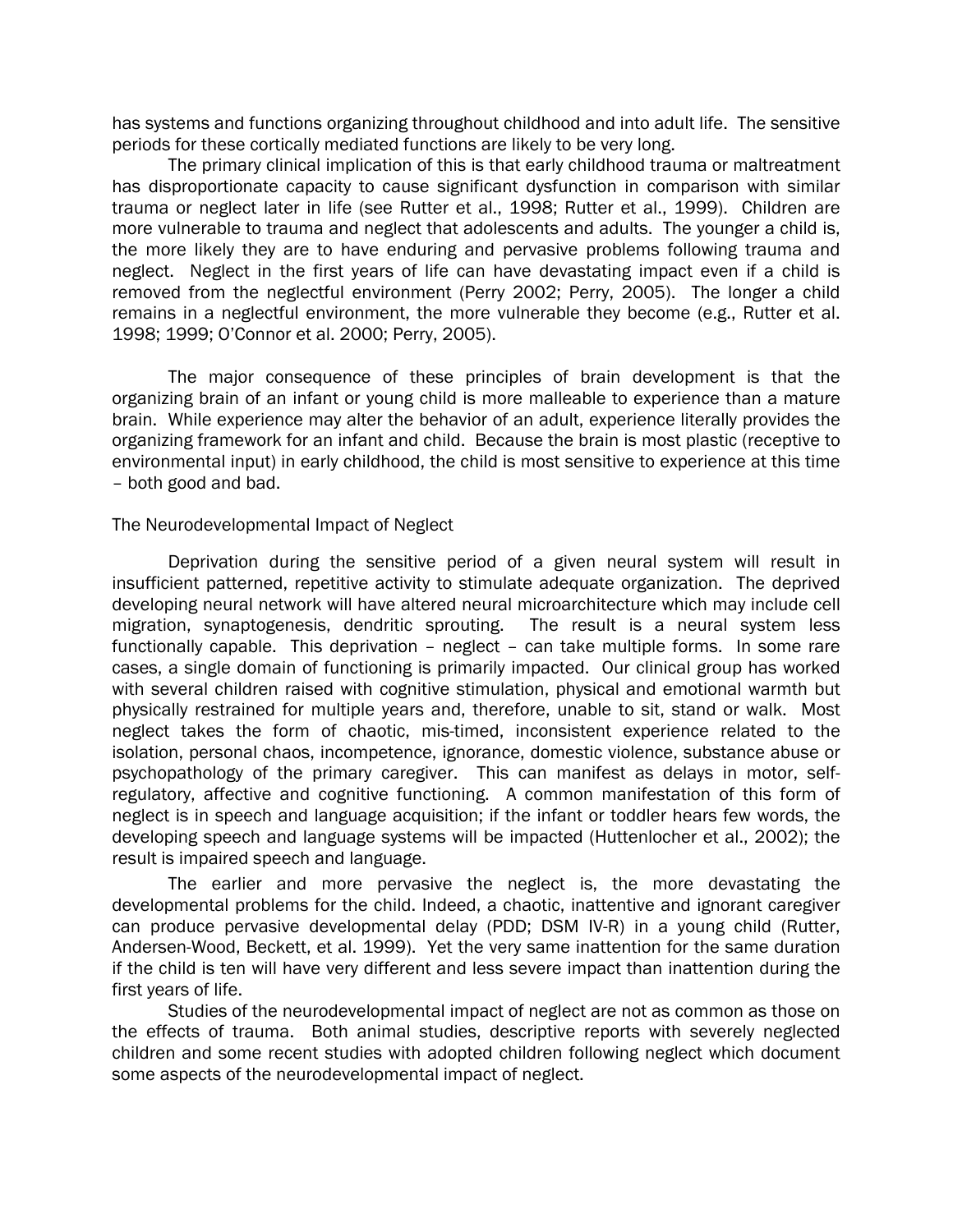Animal Studies: Hubel and Weisel's landmark studies on development of the visual system using sensory deprivation techniques helped define the concepts of critical and sensitive period (Hubel & Wiesel. 1963). In hundreds of other studies, extremes of sensory deprivation (Hubel & Wiesel. 1970; Greenough, Volkmar, & Juraska. 1973) or sensory enrichment (Greenough & Volkmar. 1973; Diamond, Krech, & Rosenzweig. 1964; Diamond, Law, Rhodes, et al. 1966) have been studied. These include disruptions of visual stimuli (Coleman & Riesen. 1968), environmental enrichment (Altman & Das. 1964; Cummins & Livesey. 1979), touch (Ebinger. 1974; Rutledge, Wright, & Duncan. 1974), and other factors that alter the typical experiences of development (Uno, Tarara, Else, & et.al. 1989; Plotsky & Meaney. 1993; Meaney, Aitken, van Berkal, Bhatnagar, & Sapolsky. 1988).

These findings generally demonstrate that the brains of animals reared in enriched environments are larger, more complex and functional more flexible than those raised under deprivation conditions. Relationships between experience and brain cytoarchitecture have demonstrated a relationship between density of dendritic branching and the complexity of an environment (Diamond & Hopson. 1998). Rats raised in environmentally enriched environments have higher density of various neuronal and glial microstructures, including a 30% higher synaptic density in cortex compared to rats raised in an environmentally deprived setting (Bennett, Diamond, Krech, & Rosenzweig. 1964; Altman & Das. 1964). Animals raised in the wild have from 15 to 30% larger brain mass than their offspring who are domestically reared (Darwin. 1868; Rohrs. 1955; Rohrs & Ebinger. 1978; Rehkamper, Haase, & Frahm. 1988).

Animal studies suggest that critical periods exist during which specific sensory experience was required for optimal organization and development of the part of the brain mediating a specific function (e.g., visual input during the development of the visual cortex). While these phenomena have been examined in great detail for the primary sensory modalities in animals, few studies have examined the issues of critical or sensitive periods in humans. What evidence there is would suggest that humans tend to have longer periods of sensitivity and that the concept of critical period may not be useful in humans (Perry, 2006). Yet altered emotional, behavioral, cognitive, social and physical functioning has been demonstrated in humans following specific types of neglect. For obvious ethical reasons, most of these findings come from descriptive clinical rather than experimental studies.

Neglect in Early Childhood: The majority of clinical reports on neglect have focused on institutionalized children or feral children. As early as 1833, with the famous Kaspar Hauser, feral children had been described (Heidenreich. 1834). Hauser was abandoned as a young child and raised from early childhood (likely around age two) until seventeen in a dungeon, experiencing relative sensory, emotional and cognitive neglect. His emotional, behavioral and cognitive functioning was, as one might expect, very primitive and delayed.

In the early forties, Spitz described the impact of neglectful caregiving on children in foundling homes (orphanages). Most significant, he was able to demonstrate that children raised in fostered placements with more attentive and nurturing caregiving had superior physical, emotional and cognitive outcomes (Spitz. 1945; Spitz. 1946).

Dennis (1973) described a series of findings from children raised in a Lebanese orphanage. These children were raised in an institutional environment devoid of individual attention, cognitive stimulation, emotional affection or other enrichment. Prior to 1956 all of these children remained at the orphanage until age six, at which time they were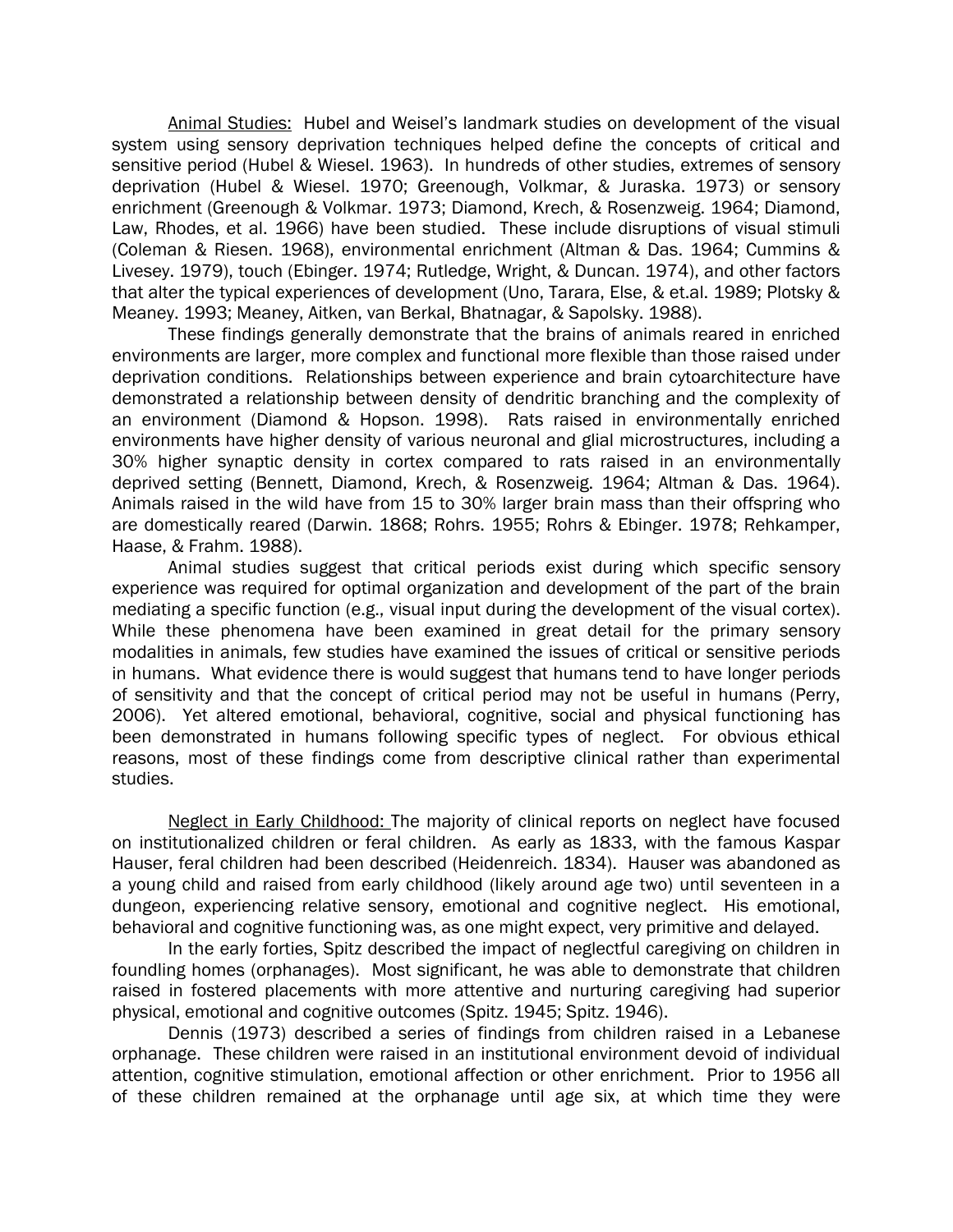transferred to another institution. Evaluation of these children at age 16 demonstrated a mean IQ of approximately 50. When adoption became common, children adopted prior to age 2 had a mean IQ of 100 by adolescence while children adopted between ages 2 and 6 had IQ values of approximately 80 (Dennis. 1973). This graded recovery is consistent with the known principles of neurodevelopment described above; the older a child was at time of adoption, (i.e., the longer the child spent in the neglectful environment) the more pervasive and resistant to recovery were the deficits.

Money and Annecillo (1976) reported the impact of change in placement on children with psychosocial dwarfism (failure to thrive). In this preliminary study, 12 of 16 children removed from neglectful homes recorded remarkable increases in IQ and other aspects of emotional and behavioral functioning. Furthermore, they reported that the longer the child was out of the abusive home the higher the increase in IQ. In some cases IQ increased by 55 points.

A more recent report on a group of 111 Romanian orphans (Rutter & English and Romanian Adoptees study team. 1998; Rutter, Andersen-Wood, Beckett, et al. 1999) adopted prior to age two from very emotionally and physically depriving institutional settings demonstrate similar findings. Approximately one half of the children were adopted prior to age six months and the other half between six months and 2 years old. At the time of adoption, these children had significant delays. Four years after being placed in stable and enriching environments, these children were re-evaluated. While both groups improved, the group adopted at a younger age had a significantly greater improvement in all domains. As a group, these children were at much greater risk for meeting diagnostic criterion for autismspectrum disorder, a finding that sheds light on the evolving relationships between early life trauma, neglect and subsequent development of severe neuropsychiatric problems including psychotic disorders and schizophrenia (Read et al., 2001).

These observations are consistent with the clinical experiences of the ChildTrauma Academy working with maltreated children for the last fifteen years. During this time we have worked with more than 1000 seriously children. We have recorded increases in IQ of over 40 points in more than 60 children following removal from neglectful environments and placed in consistent, predictable, nurturing, safe and enriching placements (Perry, 2005). In a group of 200 children under the age of 6 at time of removal, significant developmental delays were seen in more than 85% of the children. The severity of these developmental problems increased with age, suggesting, again, that the longer the child was in the neglectful environment - the earlier and more pervasive the neglect - the more indelible and pervasive the deficits.

#### Neurobiological Findings

All of these reported developmental problems – language, fine and large motor delays, impulsivity, disorganized attachment, dysphoria, attention and hyperactivity, and a host of others described in these neglected children – are caused by abnormalities in the brain. Despite this obvious statement, very few studies have examined directly any aspect of neurobiology in neglected children. One early clue in humans On autopsy, the brain of Kasper Hauser (see above) was notable for small cortical size and few, non-distinct cortical gyri – all consistent with cortical atrophy (Simon, 1978).

Our group has examined various aspects of neurodevelopment in neglected children ((Perry & Pollard. 1997; Perry, 2005). Globally neglected children had smaller the frontaloccipital circumference, a measure of head size and in young children a reasonable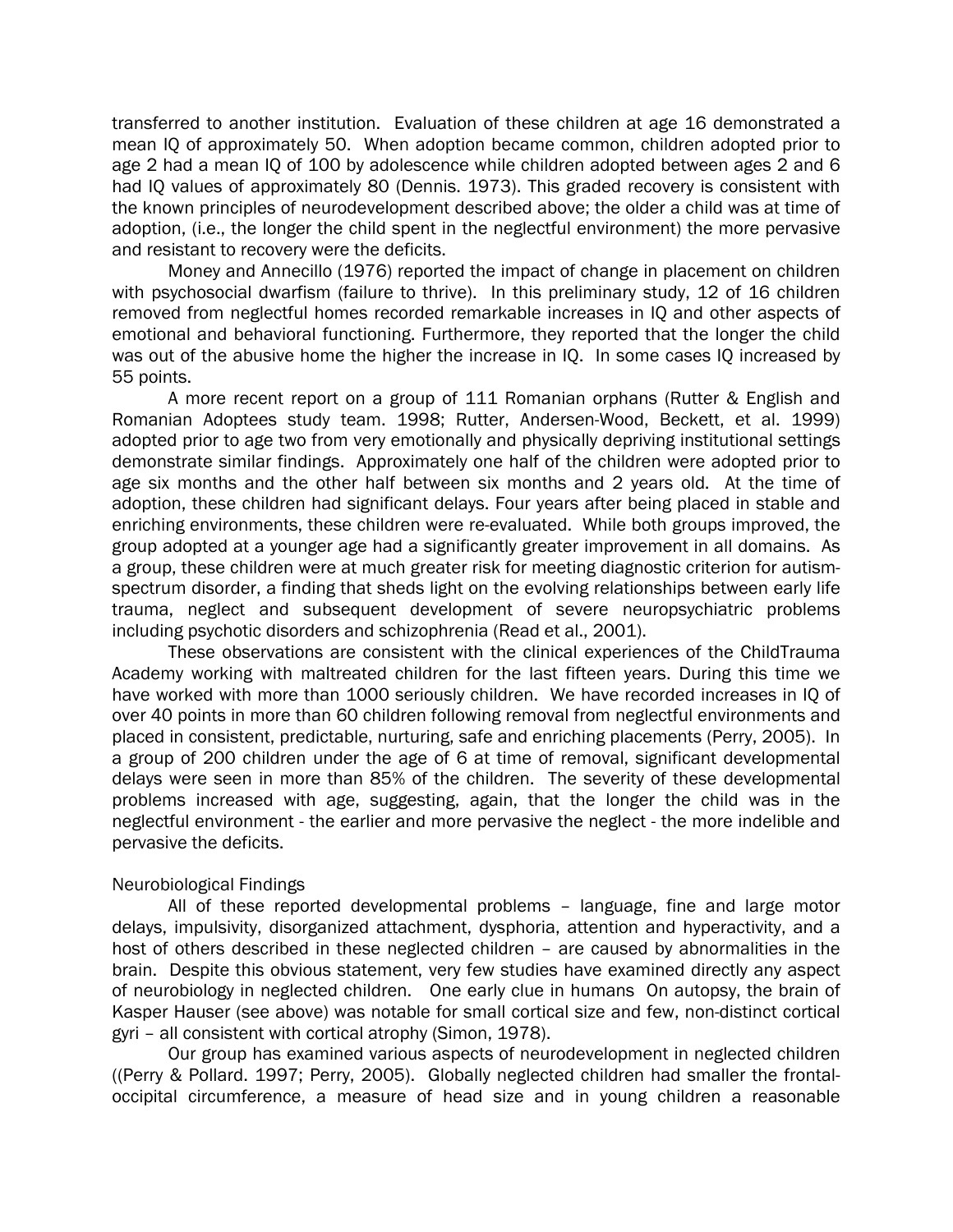measure of brain size. Neuroimaging demonstrated that 64.7 % of the brain scans were abnormal in the children with global neglect and 12 % in children following chaotic neglect. The majority of the findings were "enlarged ventricles" or "cortical atrophy" (Figure 2). Once removed from the neglectful settings, recovery of function and relative brain-size were observed. The degree of recovery over a year period however was inversely proportional to age in which the child was removed from the neglecting caregivers. The earlier in life and the less time in the sensory-depriving environment, the more robust the recovery (Perry, 2005).

In the study of Romanian orphans described above, the 38 % had FOC values below the third percentile (greater than 2 SD from the norm) at the time of adoption. In the group adopted after six months, fewer than 3 % and the group adopted after six months 13 % had persistently low FOCs four years later (Rutter & English and Romanian Adoptees study team. 1998; O'Connor, Rutter, & English and Romanian Adoptees study team. 2000). Strathearn (2001) has followed extremely low birth weight infants and shown that when these infants end up in neglectful homes they have a significantly smaller head circumference at 2 and 4 years, but not at birth. This is despite having no significant difference in other growth parameters.

Studies from other groups report similar altered neurodevelopment in neglected children. Teicher has reported altered corpus callosum development in neglected children (Teicher et al., 2004). Altered brain-related measures (e.g., salivary cortisol) have been demonstrated in children adopted following neglect (Gunnar et al., 2001). Chugani and colleagues have demonstrated decreased metabolic activity in the orbital frontal gyrus, the infralimbic prefrontal cortex, the amygdale and head of the hippocampus, the lateral temporal cortex and in the brainstem in a group of Romanian orphans (Chugani, et al., 2001).

#### Neurodevelopmental Impact of Trauma

The brain's stress mediating systems are widely distributed; involve brain and the autonomic nervous system as well as neuroendocrine and neuroimmune responses. Clearly stress-related neural networks permeate the entire brain. The capacity, then, of a usedependent alteration in the organization and functioning of neural systems involved in dozens of functions could easily take place with prolonged activation. The specific nature of which of these myriad systems becomes altered depends upon the specific nature of the threat response in any given circumstance.

The human brain is continually sensing, processing, storing, perceiving and acting in response to information from the external and internal environments. This continuous monitoring is process is especially sensitive to input that may indicate threat. These "worlds" – external as 'sensed' by our five senses and internal as 'sensed' by a set of specialized neurons throughout the body (e.g., glucose or sodium sensitive neurons) – are always changing. Our physiology and neurophysiology are characterized by a continuous process of modulation, regulation, compensation, activation – all designed to keep our body's systems in some state of equilibrium or homeostasis. Whenever the incoming information from either inside or outside the body alter this homeostasis (Perry and Pollard, ) or indicate similarity to a pattern of activity previously associated with a threat (Perry, ),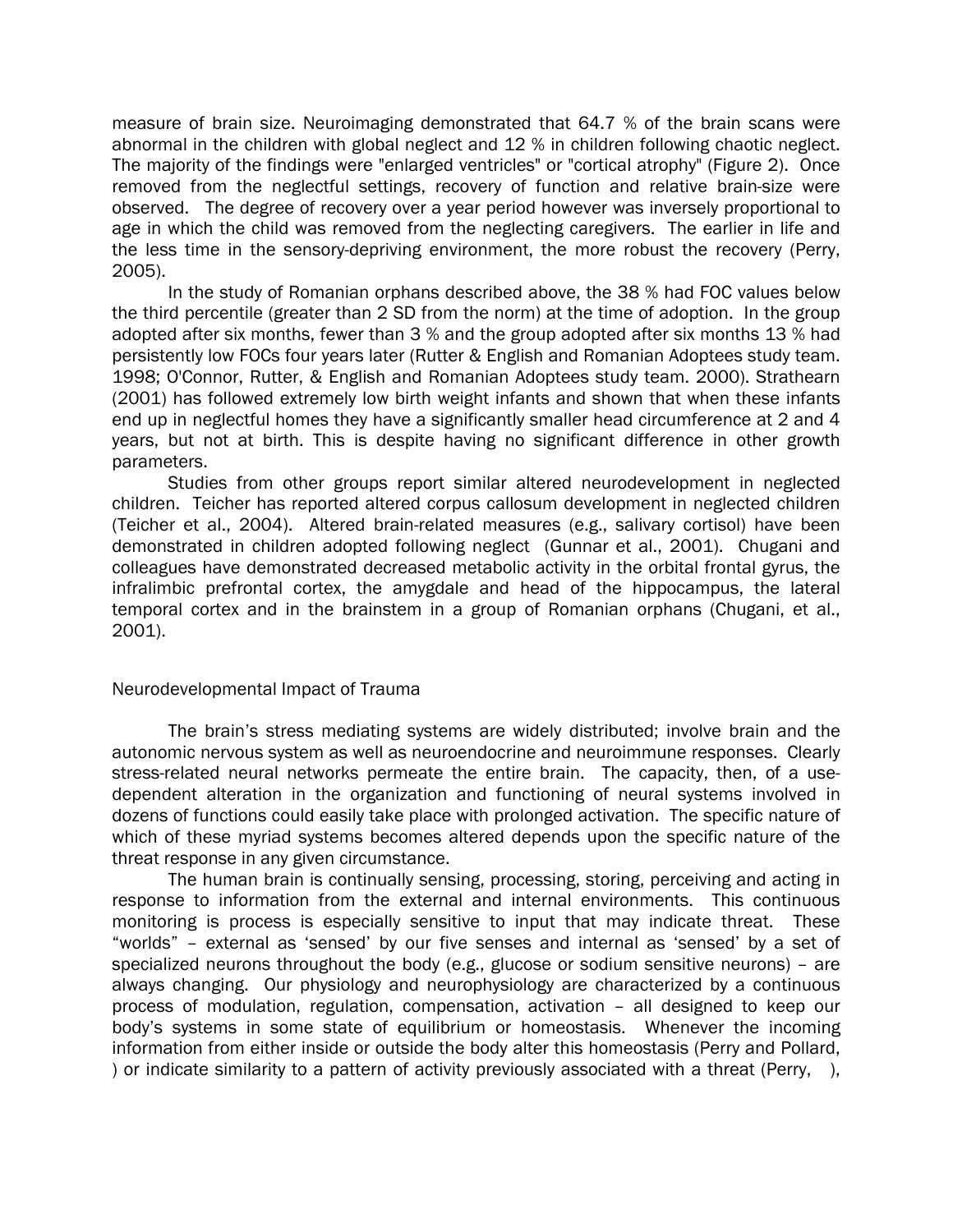the brain initiates compensatory, adaptive responses to re-establish homeostasis or to take the necessary actions to survive.

#### Sequential Processing of Threat Related Neural Activity

This process begins when our senses transform forms of energy (e.g., light, sound, pressure) into patterned activity of sensory neurons. The first 'stops' for sensory input from the outside environment (e.g., light, sound, taste, touch, smell) and from inside the body (e.g., glucose levels, temperature) are the lower, 'regulatory' areas of the brain (see later). These neural patterns of activity created by sensory input first come into the brain separately – visual input comes into one nuclei, auditory another, olfactory another and so on. The "first stops" for primary sensory input are in lower parts of the brain that are incapable of conscious perception.

## Brainstem and Diencephalon

Neural input from our senses directly connects to the lower areas of the CNS in the brainstem, diencephalon and hypothalamus. For example, our internal organs directly relay information to the amygdala and locus coeruleus directly or through the nucleus paragigantocellularis and nucleus tractus solitaries (Elam et al., 1986; Nauta and Whitlock, 1956; Saper, 1982). Other primary sensory input from visual, auditory, tactile and olfactory systems directly connect into these lower brain nuclei where the process of sorting, integrating, interpreting, storing (if appropriate) and responding to these incoming signals begins.

These brainstem and diencehpalic nuclei project to the thalamus which begins the process of integrating this information, relaying sensory information to the primary sensory receptive areas of the cortex. These primary sensory regions project to adjacent cortical association areas. A feedback process involves projections from key cortical areas back to the lower parts of the brain; visual, auditory and somatosensory cortical association areas send projections to the hippocampus, amygadala, orbitofronatal cotex, entorhinal cortex, and cingulate gyrus and other brain structures. This reciprocal processing allows the brain to sort, process and "act" on the threat related signals from the body and the external world.

The Reticular Activating System: Key to this entire process is the role of an array of important neurotransmitter networks; the monoamine systems; epinephrine, norepinephrine, dopamine and serotonin – have key nuclei (clusters of cell bodies) which send direct axonal projections to virtually all other areas of the brain and lower to influence the autonomic neurons which leave the brain and directly influence heart, lung, gut, skin and the rest of the organs of the body. Collectively this network has been referred to as the reticular activating system.

 The reticular activating system (RAS) is a network of ascending, arousal-related neural systems in the brain that consists of locus ceruleus noradrenergic neurons, dorsal raphe serotonergic neurons, cholinergic neurons from the lateral dorsal tegmentum, and mesolimbic and mesocortical dopaminergic neurons, among others. Much of the original research on arousal, fear, and response to stress and threat was conducted using various lesion models of the reticular activating system (Moore and Bloom, 1979). The reticular activating system appears to be an integrated neurophysiological system involved in arousal, anxiety, and modulation of limbic and cortical processing (Munk et al., 1996). Working together, the brain-stem monoamine systems in the reticular activating system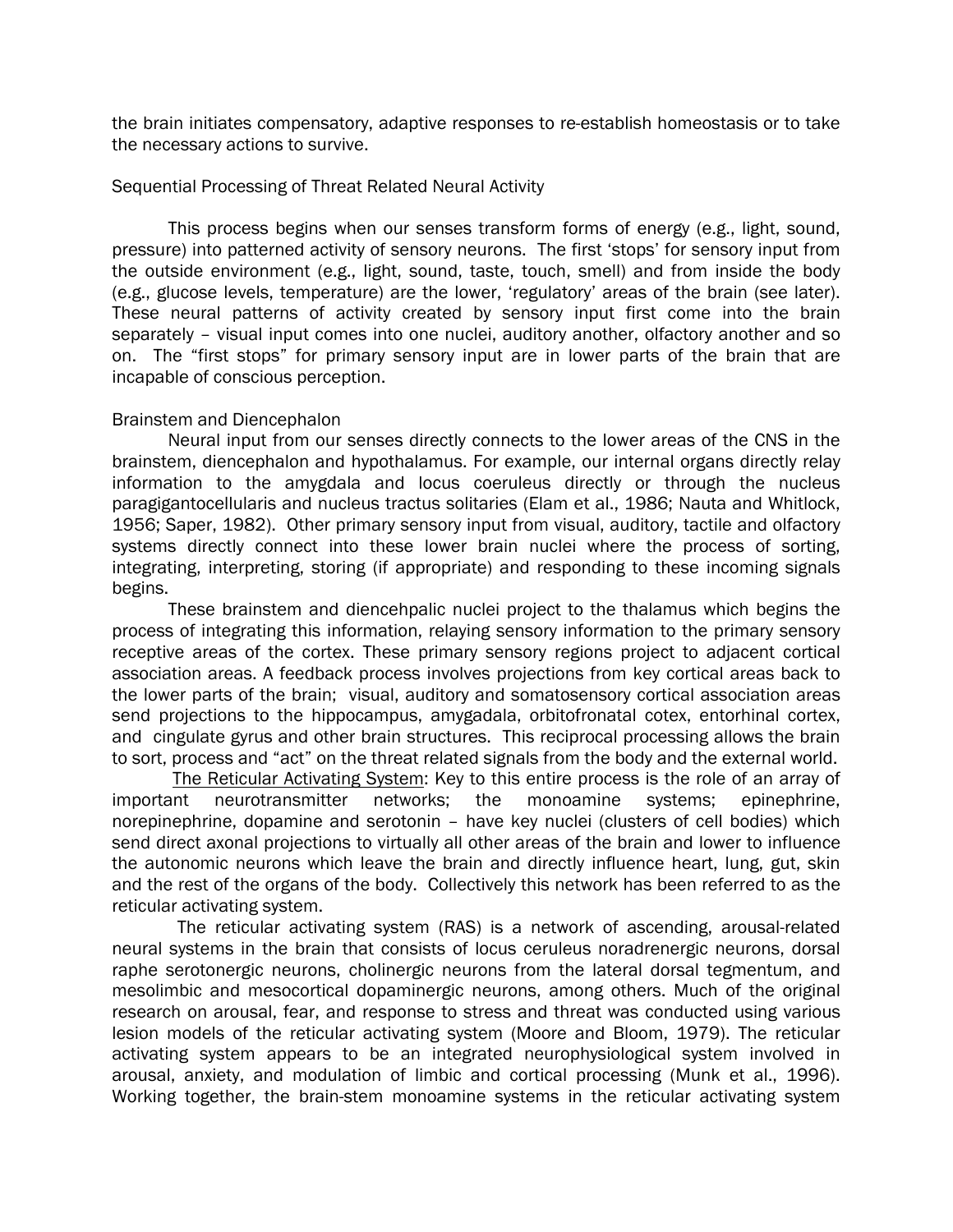provide the flexible and diverse functions necessary to modulate stress, distress and trauma. A key component of the RAS is the locus coeruleus.

The Locus Coeruleus: The locus coeruleus is involved in initiating, maintaining, and mobilizing the total body response to threat (Aston-Jones et al., 1986). A bilateral grouping of norepinephrine-containing neurons originating in the pons, the locus coeruleus sends diverse axonal projections to virtually all major brain regions and thus functions as a general regulator of noradrenergic tone and activity(Foote et al., 1983). The locus coeruleus plays a major role in determining the "valence," or value, of incoming sensory information; in response to novel or potentially threatening information, it increases its activity (Abercrombie and Jacobs, 1987a; Abercrombie and Jacobs, 1987b). The ventral tegmental nucleus also plays a part in regulating the sympathetic nuclei in the pons/medulla(Moore and Bloom, 1979). Acute stress results in an increase in locus coeruleus and ventral tegmental nucleus activity and the release of catecholamines throughout the brain and the rest of the body. These brain-stem catecholamine systems (locus coeruleus and ventral tegmental nucleus) play a critical role in regulating arousal, vigilance, affect, behavioral irritability, locomotion, attention, and sleep, as well as the startle response and the response to stress (Levine et al., 1990; Morilak et al., 1987a; Morilak et al., 1987b; Morilak et al., 1987c).

Hypothalamus and Thalamus: Sensory thalamic areas receive input from various afferent sensory systems, and at this level, "feeling" begins. Although thalamic nuclei are important in the stress response, these regions have been studied primarily as "waystations" that transmit important arousal information from the reticular activating system neurons (e.g., locus coeruleus noradrenergic neurons) to key limbic, subcortical, and cortical areas involved in sensory integration and perception of threat-related information (Castro-Alamancos and Connors, 1996). The neuroendocrinological—and likely neuroimmunological—afferent and efferent wings of the threat response are mediated by hypothalamic and other anatomically related nuclei. Studies have demonstrated important roles for various hypothalamic nuclei and hypothalamic neuropeptides in the stress response in animals (Bartanusz et al., 1993; Miaskowski et al., 1988) (Rosenbaum et al., 1988), and humans (Young and Lightman, 1992).

#### The Limbic System

The central role of the subcortical network of brain structures in emotion was hypothesized by Papez (Papez, 1937)and elaborated by MacLean who coined the term limbic system. This sub-cortical network is responsible for a range of emotion- and relational-related functions. Among the key subcomponents of the limbic system are two brain areas known to be intimately involved in the stress response: the amygdala and hippocampus.

Amygdala: The amygdala has emerged as the key brain region responsible for the processing, interpretation, and integration of emotional functioning(Clugnet and LeDoux, 1990). Just as the locus coeruleus plays the central role in orchestrating arousal, the amygdala plays the central role in the brain in processing afferent and efferent connections related to emotional functioning (LeDoux et al., 1988; Pavlides et al., 1993b; Phillips and LeDoux, 1992b). The amygdala receives input directly from the sensory thalamus, the hippocampus (via multiple projections), the entorhinal cortex, and the sensory association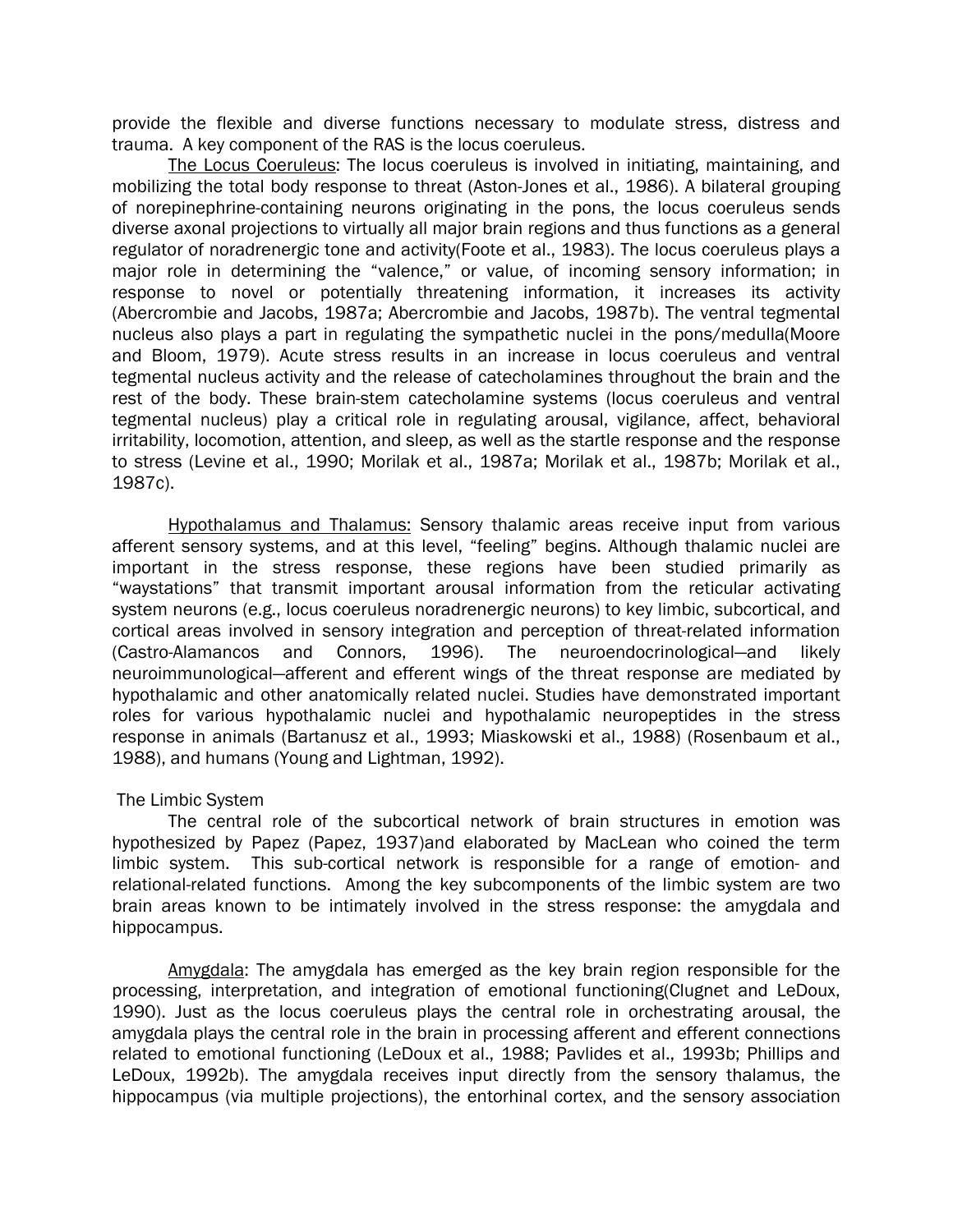and polymodal sensory association areas of the cortex as well as from various brain-stem arousal systems via the reticular activating system(Selden et al., 1991). The amygdala processes and determines the emotional valence of simple sensory input, complex multisensory perceptions, and complex cognitive abstractions, even responding specifically to complex socially relevant stimuli. In turn, the amygdala orchestrates the organism's response to this emotional information by sending projections to brain areas involved in motor (behavioral), autonomic nervous system, and neuroendocrine areas of the CNS (Davis, 1992a; Davis, 1992b; LeDoux et al., 1988). In a series of landmark studies, LeDoux and colleagues demonstrated the key role of the amygdala in "emotional" memory (LeDoux et al., 1990). Animals, including humans, store emotional as well as cognitive information, and the storage of emotional information is critically important in both normal and abnormal regulation of anxiety. The "site" at which anxiety is perceived is the amygdala (Davis, 1992a). It is in these limbic areas that the patterns of neuronal activity associated with threat-and mediated by the monoamine neurotransmitter systems of the reticular activating system—become an "fear."

Hippocampus: This brain area is involved in the storage of various kinds of sensory information and is very sensitive to "stress" activation (Pavlides et al., 1993a; Phillips and LeDoux, 1992a; Sapolsky et al., 1984). The hippocampus appears to be critical in the storage and recall of cognitive and emotional memory(Selden et al., 1991).Any emotional state related to arousal or threat may alter hippocampal functioning, changing the efficiency and nature of hippocampal storage and retrieval. Threat alters the ability of the hippocampus and connected cortical areas to "store" certain types of cognitive information (e.g., verbal) but does not affect the storage of other types (e.g., nonverbal).

Hormonal signals affect heterogeneous corticosteroid nuclear receptors, i.e. type 1 (mineralocorticoid) or type 2 (glucocorticoid) in the hypothalamic-pituitary-adrenal (HPA) axis. Stressful life events such as isolation increase HPA axis activity(McEwen, 2001). The hippocampus, amygdala, and mPFC are limbic structures that are targets for and also modulate adrenal steroids. Glucocorticoids can result in neurotoxic damage to the hippocampus with suppression of neurogenesis (McEwen, 2001; Sapolsky, 2000). Exposure to stress results in release of corticotrophin releasing hormone (CRH), adrenocorticotropic hormone (ACTH), and cortisol via activation of the HPA axis. During periods of stress there is partial resistance to feedback inhibition of cortisol release and increase in plasma cortisol levels, in addition to a decrease in glucocorticoid receptors(Sapolsky and Plotsky, 1990). Glucocorticoid receptors are present in the brain in high density in areas relevant to stress and anxiety such as the hypothalamus, hippocampus, serotonergic and noradrenergic cell bodies on both neurons and glia. Based on animal studies, mineralocorticoid expression is high in limbic regions such as hippocampus, septum and amygdala(Reul and de Kloet, 1985; Veldhuis and De Kloet, 1982). Animal studies suggest that stress experienced during critical years of development can have long lasting effects on HPA axis. For instance, rats that experience in utero stress or early maternal deprivation have increased corticosterone concentrations when exposed to stress. Early postnatal stress is associated with changes in basal concentrations of hypothalamic CRH, mRNA, hippocampal glucocorticoid receptor mRNA, and median eminence CRH, in addition to the stress-induced CRH, cortocosterone, and ACTH release(Levine et al., 1993a; Levine et al., 1993b; Stanton et al., 1988). Adults with PTSD and non-human primates with early adverse experiences have elevated CRH concentrations and decreased cortisol levels in the cerebrospinal fluid (Coplan et al., 1996). Finally a number of studies are indicating the crucial role of corticotrophin-releasing factor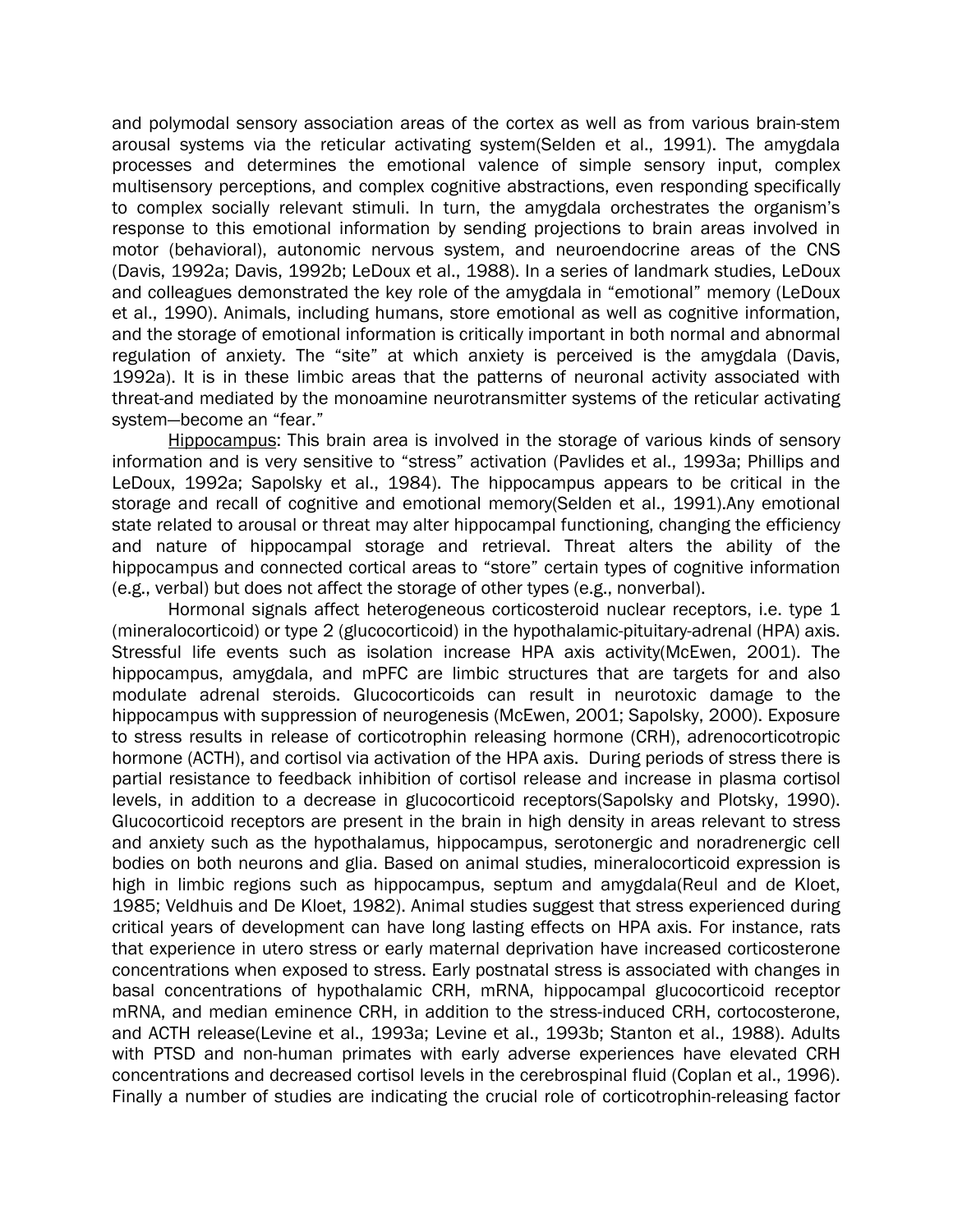(CRF) and the sensitivity of CRF receptors in mediating stress reactivity in humans (Kehne, 2007).

#### **Cortex**

The quality and intensity of any emotional response, including anxiety, are dependent on subjective interpretation or cognitive appraisal of the specific situation eliciting the response (Maunsell, 1995; Singer, 1995). Most theories addressing the etiology of anxiety disorders focus on the process by which stimuli are "mislabeled" as being "threat" related, thereby inducing a fear response and anxiety in situations where no true threat exists. How individuals "cortically interpret" the limbic-mediated activity (i.e., their internal state) associated with arousal plays a major role in their subjective sense of anxiety (Gorman et al., 1989). Klüver-Bucy syndrome, which results from damage to or surgical ablation of the temporal lobes, is characterized by absence of fear in response to current and previously threatening cues (Kluver and Bucy, 1937). The general disinhibition characteristic of this syndrome suggests loss of the capacity to interpret incoming threat-related cues from lower brain areas.

## Heterogeneity of Adaptive Responses to Threat: Hyperarousal and Dissociation

Individual responses to threat can vary tremendously. This is not surprising considering the vast distribution of neural functions which are available to the stressresponse network. This network involves the entire brain, and, indirectly, the whole body. This allows the response to potential threat to be appropriate and proportional to the need. The specific adapative changes taken by the brain to respond to the incoming threat-related signals will vary depending upon many factors; different elements of the widely distributed neural system will be recruited and others will be shut down to conserve energy and focus the body's response to threat. Under normal circumstances (i.e., a normal stress-response capability), the responses are graded, proportional to the level of percieved threat; when the threat is mild, a moderate activation of key systems takes place; when extreme, intense and prolonged activation will occur. Further, adaptive responses to threat are specific to the nature of the threat; either preparing to flee or fight or preparing to be overwhelmed and injured. In cases of abnormal development or sensitivity of the stress-response systems (see later sections) the responses to potential threat are inappropriate and out of proportion; trauma can make the system over-active and overly reactive.

Two major, inter-related response patterns – hyperarousal and dissociative - have been described (Perry et al., 1995). The hyperarousal response has been well characterized; it was originally described as the fight or flight response (Cannon, 1914). As described above, incoming signals activate the locus coeruleus and through a cascade of neural activation recruiting key limbic and cortical areas to focus on, and respond to, the threat. These neural and neuroendocrine activations prepare the body to fight or flee. Cortisol and adrenaline course through the body; heart rate increases, glycogen is mobilized from muscles; all distracting information is tuned out.

However, when fighting or fleeing is not possible, the brain will recruit a different set of neural systems and utilize avoidant, dissociative adaptations. Dissociation is basically a mental mechanism by which one withdraws attention from the outside world and focuses on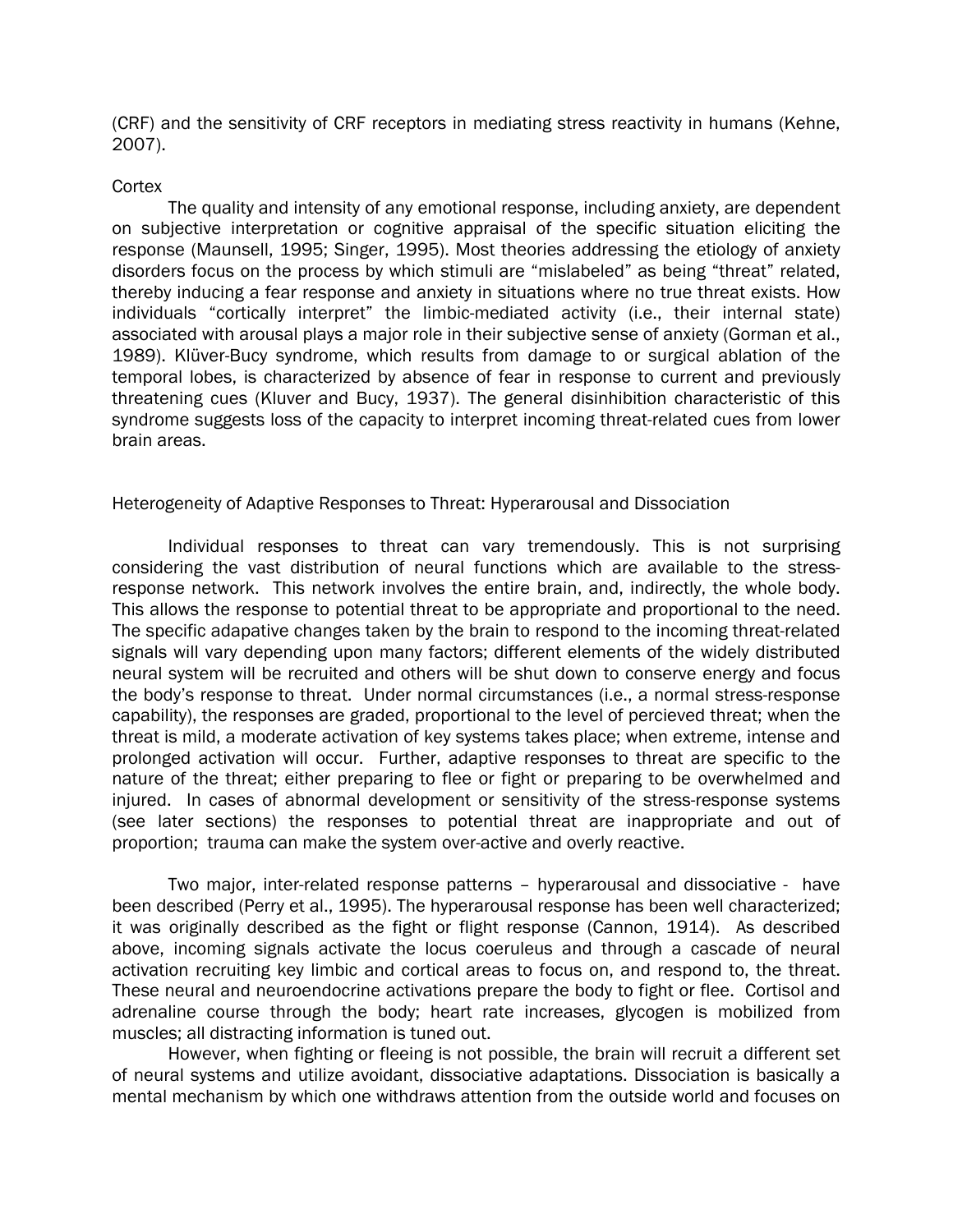the inner world. Dissociation may involve a distorted sense of time, a detached feeling that you are "observing" something happen to you as if it is unreal, the sense that you may be watching a movie of your life. In extreme cases, especially if the trauma is repetitive and painful (e.g., sexual abuse), the child may withdraw into an elaborate fantasy world where she may assume special powers or strengths. Like the alarm response, this "defeat" or dissociative response is graded. The intensity of the dissociation varies with the intensity and duration of the traumatic event.

The neurobiology of dissociation is related but somewhat different from that of the hyperarousal response. Both utilize the monoamine systems in the brainstem and diencephalon; but somewhat different elements of these complex networks. In animals, the 'defeat' response has a distinct neurobiology which is similar to dissociation response in humans. Indeed, the neurobiology and phenomenology of dissociation appears to most approximate the 'defeat' reaction described in animals (Henry, Stephens, and Ely, 1986; Heinsbroek, van Haaren, Feenstra, and Boon, 1991; Miczek et al., 1990). As with the hyperarousal/fight or flight response, dissociation involves brainstem-mediated CNS activation which results in increases in circulating epinephrine and associated stress steroids (Glavin, 1985; Henry, Liu, Nadra, Qian, Mormede, Lemaire, Ely, and Hendley, 1993; Herman, Guillonneau, Dantzer, Scatton, Semerdjian-Rouquier, and Le Moal., 1982). A major CNS difference, however, is that, in dissociation, vagal tone increases dramatically, decreasing blood pressure and heart rate (occasionally resulting in fainting) despite increases in circulating epinephrine. In addition, there appears to be an increased relative importance of dopaminergic systems, primarily mesolimbic and mesocortical (Kalivas, 1985; Kalivas, Richardson-Carlson, and Van Orden, 1986; Kalivas, Duffy, Dilts and Abhold, 1988; Abercrombie, Keefe, DiFrischia, and Zigmond 1989). These dopaminergic systems are intimately involved in the reward systems, affect modulation (e.g., cocaine-induced euphoria) and, in some cases, are co-localized with endogenous opioids mediating pain and other sensory processing. These opioid systems are clearly involved in altering perception of: painful stimuli, sense of time, place and reality. Indeed, most opiate agonists can induce dissociative responses. Of primary importance in mediating the freeze or surrender dissociative response are endogenous opioid systems (Abercrombie and Jacobs, 1988).

For most children and adults, however, the adaptive response to an acute trauma involves a mixture of hyperarousal and dissociation. During the actual trauma, a child will feel threatened and the arousal systems will activate. With increased threat, the child moves along the arousal continuum. At some point along this continuum, the dissociative response is activated. This results in the host of protective mental (e.g., decreases in the perception of anxiety and pain) and physiological responses (decreased heart rate) that characterize the dissociative response.

Whatever the adaptive response during a trauma, the key issue for subsequent psychopathology is how long these systems are activated. The longer and more intense the activation during the actual traumatic event (s), the more likely there will be molecular changes in the stress-response systems that lead to long-term functional changes. Trauma can cause alterations that lead to sensitized, dysfunctional neural networks; essentially the state of fear can become the persisting trait of anxiety. What were once adaptive neurobiological states can become, over time, maladaptive traits (Perry et al., 1995)

Trauma Alters Stress-Mediating Neural Networks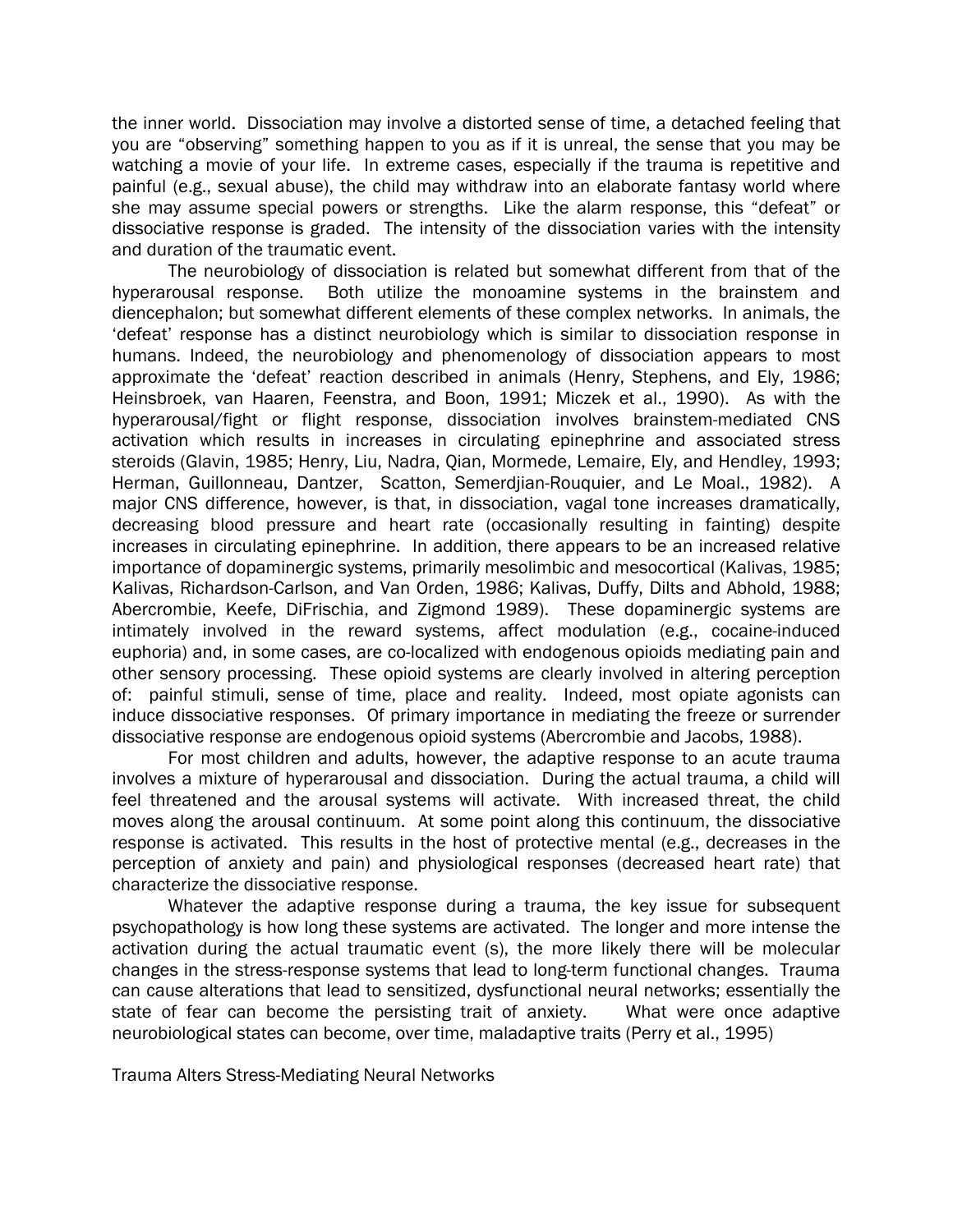The clinical impact of traumatic stress on the developing child has been well documented. The simplest are the studies examining the development of obvious traumarelated psychopathology such as post-traumatic stress disorder (for review see; Perry, 1994; 2001b; Glaser, 2000; Teicher et al., 2002; DeBellis and Thomas, 2003; Bremner, 2003). The increased incidence of PTSD following trauma, the list of attenuating and exacerbating has been well documented. Table 1 summarizes the key factors which appear to be related to subsequent development of trauma-specific psychopathology.

Traumatic stress results in altered measures of brain function and in brain-mediated functioning in children. These include measures of hippocampal function, adrenergic receptor functioning, hippocampal and cortical structural development, cardiovascular functioning and emotional, social and behavioral functioning (Perry, 1998; Teicher et al., 1994; 1997; De Bellis et al., 1994; 1997; 1999a; 1999b, 1997; Scaer et al, 2001; Carrion et al., 2001; 2002a). Magnetic resonance imaging (MRI) has revealed reductions in hippocampus (Bremner et al., 1997; Stein et al., 1997; Bremner et al., 2003a), alterations in cerbellar vermis (Anderson, et al., 2002) and altered amygdala (Driessen et al., 2000; Schmahl et al., 2003) volumes as well as deficits in verbal declarative memory measured with neuropsychological testing among women who were sexually abused as children. Sexually abused girls demonstrate neuroendocrine abnormalities as adolescents (Putnam, 1998).

Functioning of monoamine systems in adults is influenced by developmental trauma (Perry, 1995; 2001a; 2001b). Further, developmental trauma appears to influence genetic expression of at least one potential genetic marker for depression. A study of a polymorphism for the promoter region of the serotonin transporter (5-HTT) gene found that childhood maltreatment increased the risk of depression in early adulthood for persons with the common "short" allele compared to persons with the long allele; the short allele is associated with lower transcriptional efficiency of the promoter (Caspi, 2003).

The most overwhelming evidence for the impact of developmental trauma on stressrelated neural networks and their functioning comes from a retrospective epidemiological study of 17,000 adults. Over the last ten years the Adverse Childhood Experience (ACE) studies, have been reporting on increased risk of a host of emotional, social, behavioral and physical health problems following abuse and related traumatic experiences in childhood (Anda et al.1991; 2001; Dube et al., 2001a; 2001b; 2002a; 2002b; 2003a; 2003b; . These epidemiological findings converge with evidence from neurobiology about numerous effects of childhood stress on brain and physical systems (Glaser, 2000). These epidemiological studies examined the relationship between adverse childhood experiences including child abuse and a wide range of functioning in adult life. The findings are consistent with the view that developmental trauma impacts the stress-response systems, and, therefore, can have destructive impact on all of the neural systems and functions that are interconnected to this widely distributed network (see Fig. 1).

Among the ACE findings are a graded increase in risk (i.e., more abuse = more risk) for affective symptoms and panic attacks; for memory problems; for hallucinations; for poor anger control; for perpetrating partner violence; unhealthy sexual behavior (early intercourse, promiscuity, sexual dissatisfaction); suicide; substance abuse; alcohol use and abuse; smoking. In addition there is a significant increased risk for a range of physical health problems following child abuse. Risk for the major causes of death in adult life is increased following adverse childhood experiences (Felitti et al.,1998).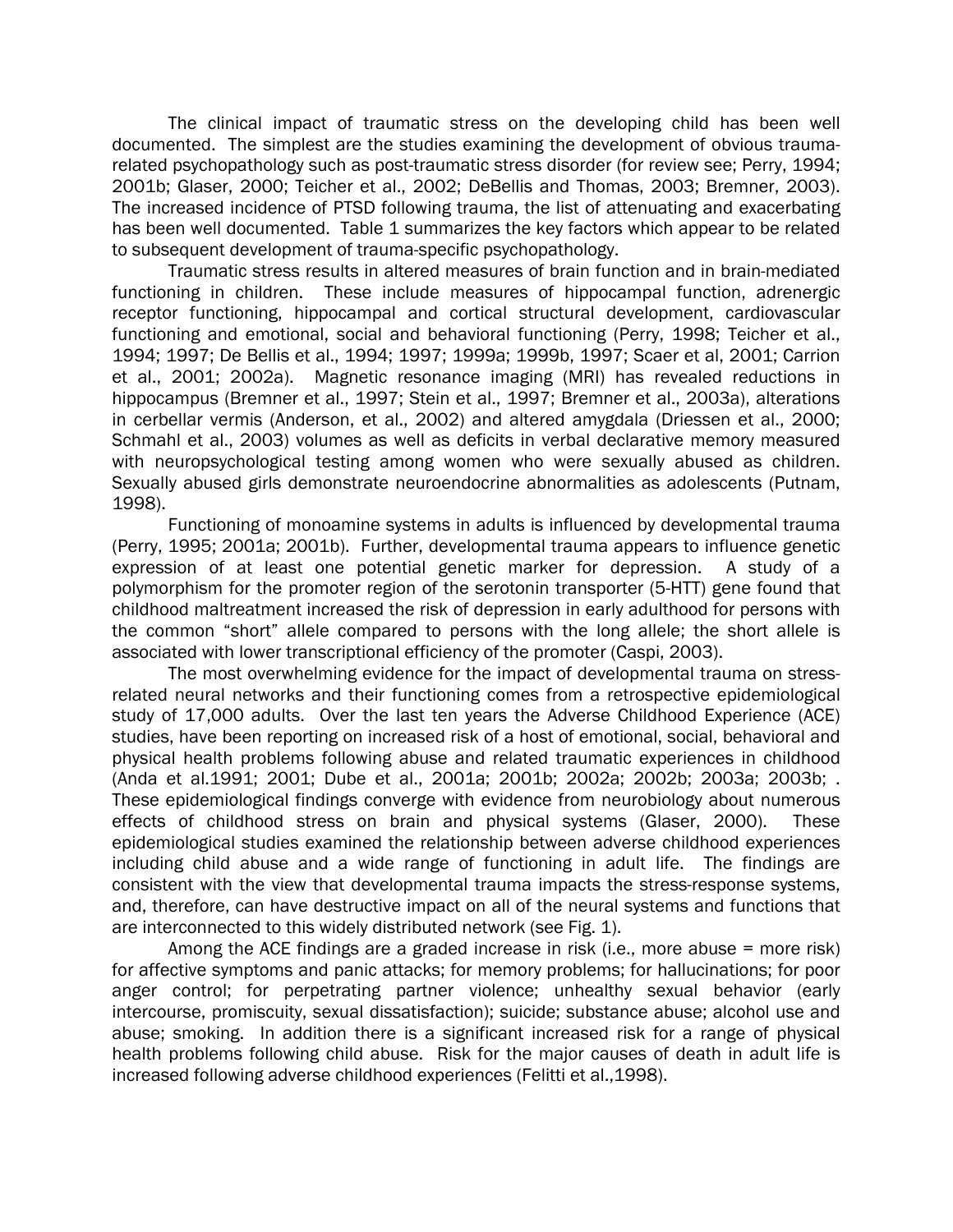Taken together there is little doubt that developmental trauma alters key neural systems involved in mediating the stress response, and, thereby, results in a host of neuropsychiatric and related functional problems.

#### **Summary**

All of the major molecular processes involved in brain development can be impacted by abuse. With either neglect or trauma, the timing (the earlier in life the more impact), intensity, pattern and duration of the maltreatment can alter virtually every brain system and brain area. The result is that in any given child, the individual history of maltreatment results in a unique pattern of altered neural systems and resulting psychopathology. The result is that development maltreatment is the Great Impostor. Depending up the age, nature and pattern of maltreatment a child may develop symptoms that mimic dozens of traditional DSM-IV diagnoses from autism or ADHD or "learning disorder." Further, developmental stressors may "express" underlying genetic vulnerabilities; a geneticallyvulnerable child may develop a pathological phenotype while a hardier child may not.

This complexity poses a fundamental challenge to any attempts to create simple over-inclusive descriptive categories of psychopathology. Future classification of human psychopathology will need to incorporate a more neurodevelopmentally-informed perspective in order to accurately understand the mechanisms which underlie neuropsychiatric symptoms in a given child or adult. This more mechanism-focused classification would approximate the current model of diagnostic classification in other areas of medicine where there is a more direct connection between the disease process and the pathophysiology. The hope and the promise is that understanding the mechanisms underlying the psychopathology will lead to more effective interventions, and, ultimately, more important, changes in practice, programs and policy that will help prevent the development of abuse-related psychopathology.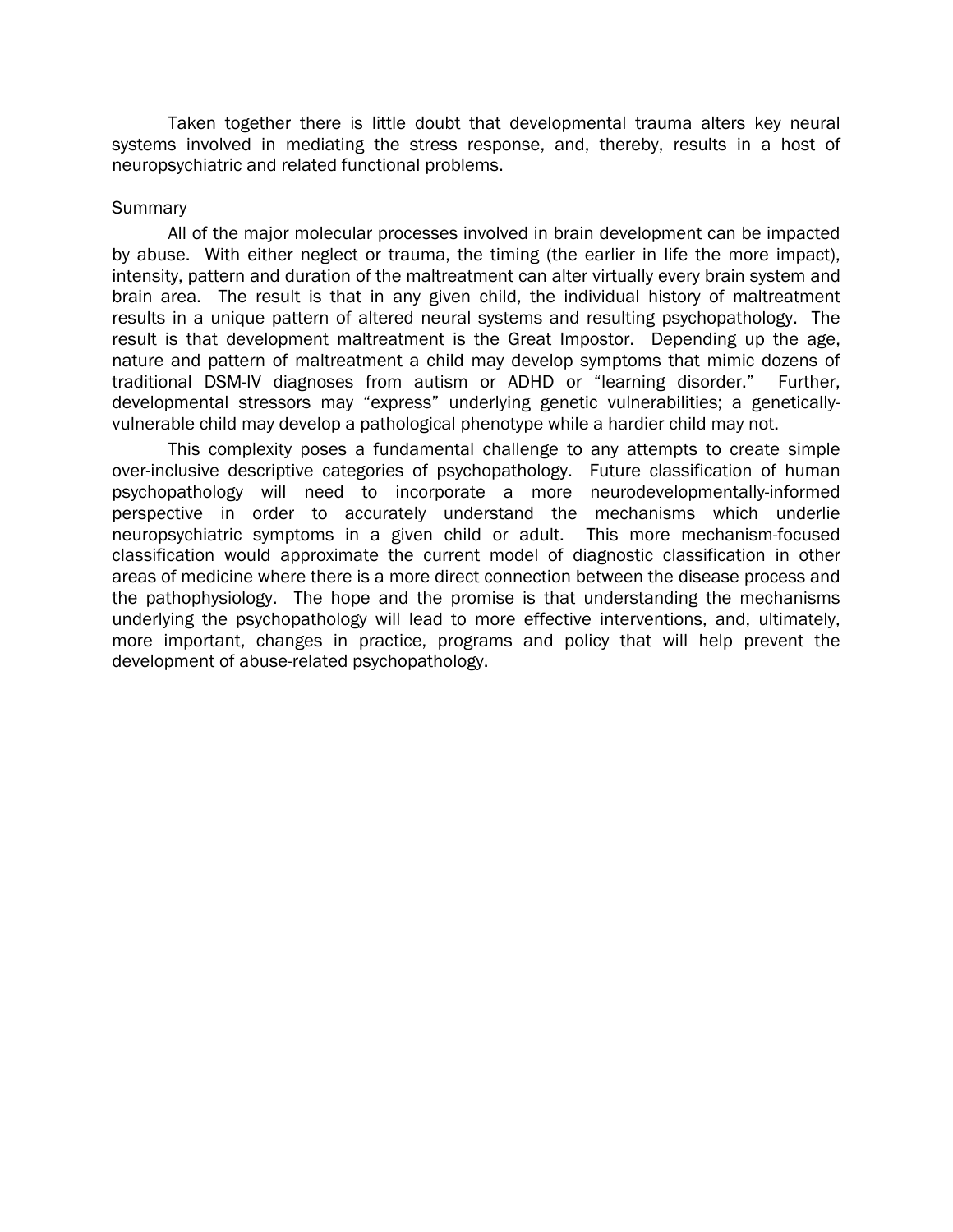

Figure 1. Brain organization and monoamine systems: The human brain has a hierarchical organization. The multiple parallel systems in the brain are organized in various brain regions with the most simple in the brainstem and the most complex in the cortex. While somewhat simplified, it is clear that functional complexity correlates with the organizational complexity of the brain, with the most simple regulatory functions mediated by the lower less complex brainstem and the most complex functions - those functions that confer the most unique human properties - are in the cortex. The brainstem and diecephalic originating monoamine systems (DA: dopamine; NE: norepinephrine: 5-HT: serotonin) project up (and down) throughout the brain.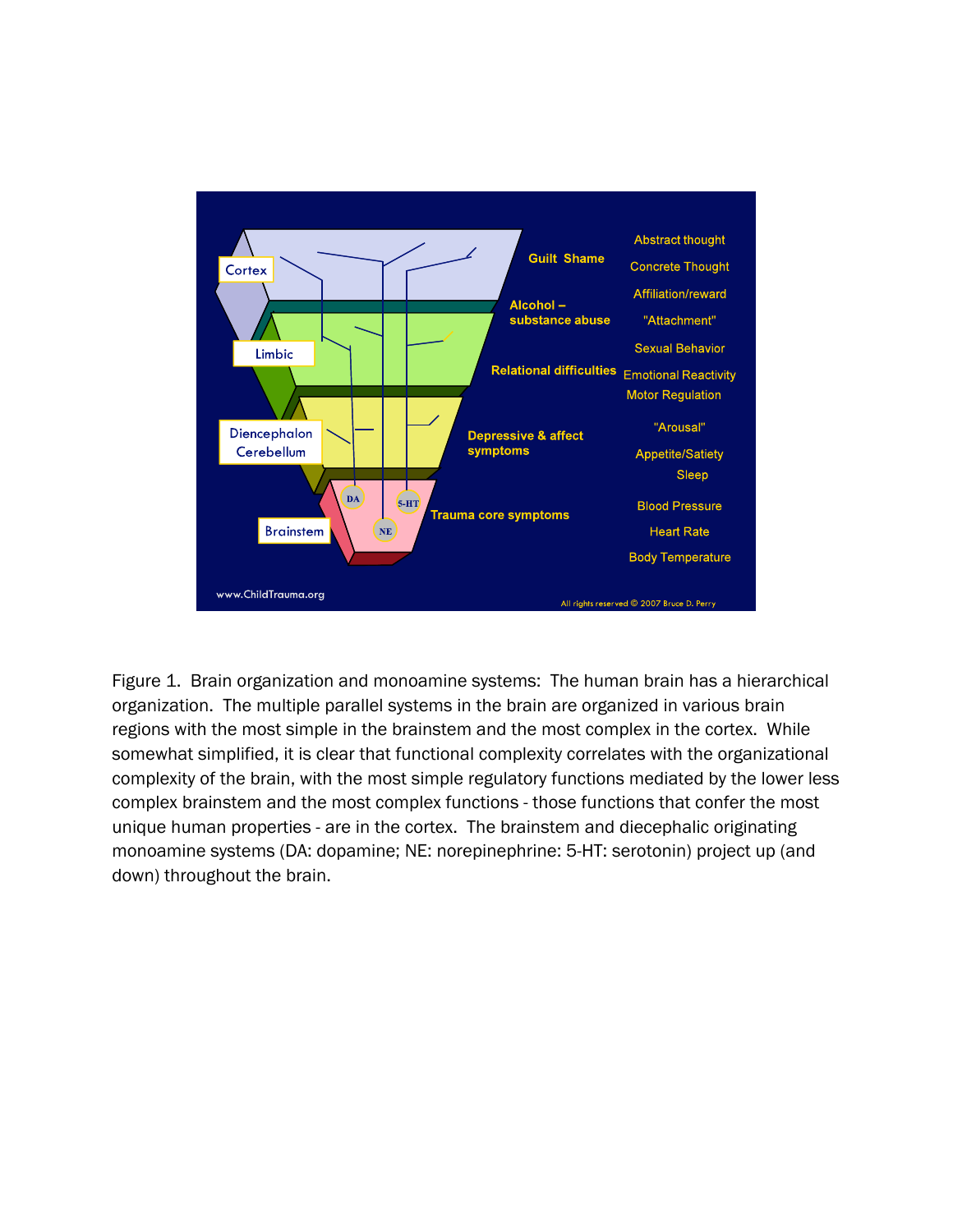

Fig. 2: Impact of neglect on brain development: These images illustrate the impact of neglect on the developing brain. The CT scan on the left is from a healthy three year old child with an average head size (50<sup>th</sup> percentile). The image on the right is from a three year old child following total global neglect during early childhood. The brain is significantly smaller than average and has abnormal development of cortical, limbic and midbrain structures.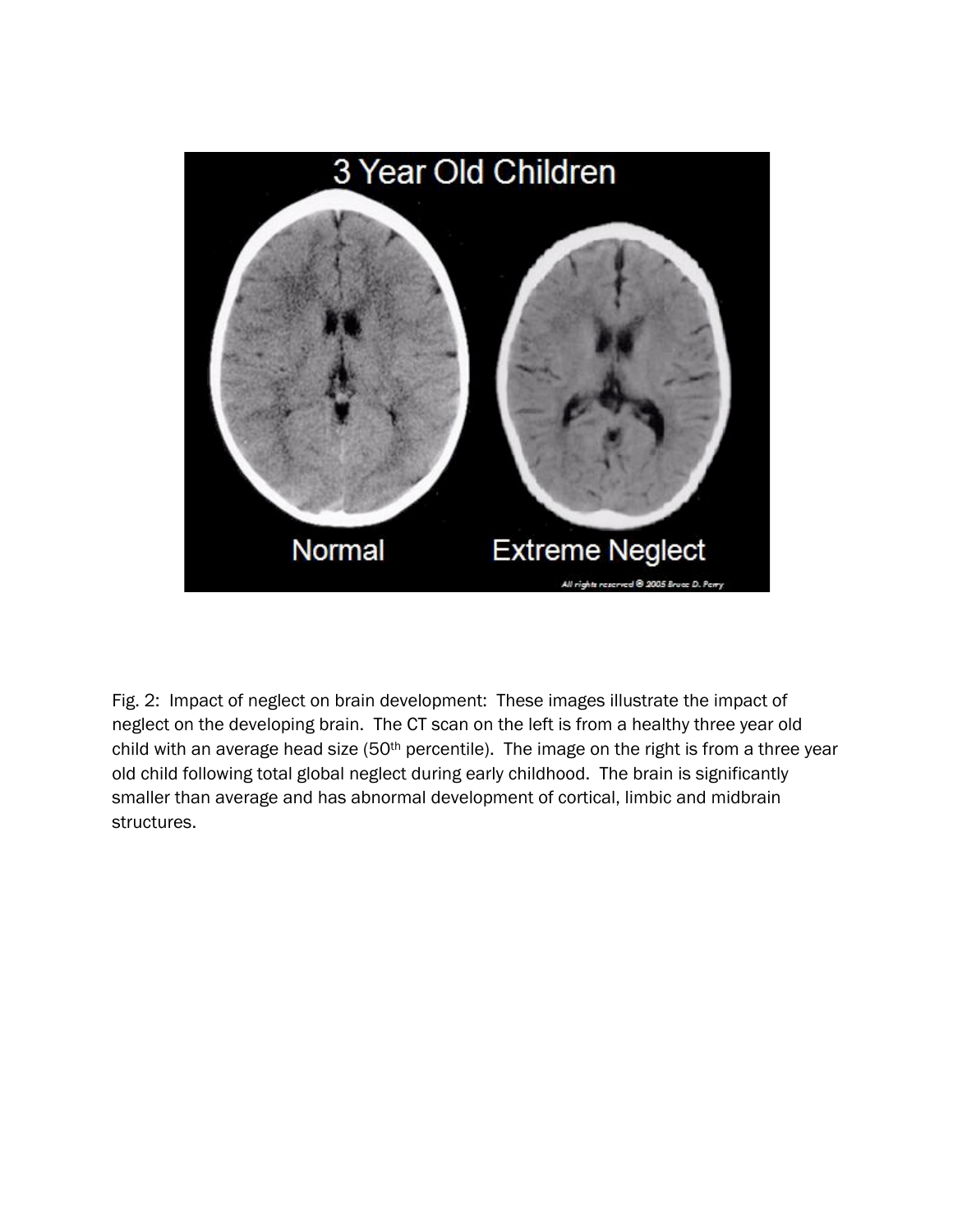|                                                                                                   | Event-Related                                                                                                                                                                                                                                                                                                                                                                                                             | Individual                                                                                                                                                                                                                                                                                                                                         | Family and Social                                                                                                                                                                                                                                            |
|---------------------------------------------------------------------------------------------------|---------------------------------------------------------------------------------------------------------------------------------------------------------------------------------------------------------------------------------------------------------------------------------------------------------------------------------------------------------------------------------------------------------------------------|----------------------------------------------------------------------------------------------------------------------------------------------------------------------------------------------------------------------------------------------------------------------------------------------------------------------------------------------------|--------------------------------------------------------------------------------------------------------------------------------------------------------------------------------------------------------------------------------------------------------------|
|                                                                                                   | Factors                                                                                                                                                                                                                                                                                                                                                                                                                   | Characteristics                                                                                                                                                                                                                                                                                                                                    |                                                                                                                                                                                                                                                              |
| <b>Increase Risk</b><br>(Prolong the intensity<br>or duration of the<br>acute stress<br>response) | Multiple or repeated<br>event (in this case,<br>ongoing threat)<br>Physical injury to child<br>Involves physical<br>injury or death to<br>loved one, particularly<br>mother<br>Dismembered or<br>disfigured bodies<br>seen<br>Destroys home,<br>school or community<br>Disrupts community<br>infrastructure (as<br>Katrina)<br>Perpetrator is family<br>member<br>Long duration,<br>difficult recovery (as<br>in Katrina) | Female<br>Age (younger more<br>vulnerable)<br>Subjective<br>perception of<br>physical harm<br>History of previous<br>٠<br>exposure to trauma<br>No cultural or<br>religious anchors<br>No shared<br>experience with<br>peers (experiential<br>isolation)<br>Low IQ<br>Pre-existing<br>neuropsychiatric<br>disorder (especially<br>anxiety related) | Trauma directly<br>٠<br>impacts caregivers<br>Anxiety in primary<br>٠<br>caregivers<br>Continuing threat<br>٠<br>and disruption to<br>family<br>Chaotic,<br>٠<br>overwhelmed<br>family<br>Physical isolation<br>Distant caregiving<br>Absent caregivers<br>٠ |
| Decrease Risk<br>(Decrease intensity or<br>duration of the acute<br>stress response)              | Single event<br>Perpetrator is<br>stranger<br>No disruption of<br>family or community<br>structure<br>Short duration (e.g.,<br>tornado)                                                                                                                                                                                                                                                                                   | Cognitively capable<br>٠<br>of understanding<br>abstract concepts<br>Healthy coping<br>skills<br>Educated about<br>normative post-<br>traumatic<br>responses<br>Immediate post-<br>traumatic<br>interventions<br>Strong ties to<br>cultural or religious<br>belief system                                                                          | Intact, nurturing<br>٠<br>family supports<br>Non-traumatized<br>٠<br>caregivers<br>Caregivers<br>educated about<br>normative post-<br>traumatic<br>responses<br>Strong family<br>beliefs<br>Mature and<br>attuned parenting<br>skills                        |

Table 1. Risk and attenuating factors for the development of psychopathology following trauma.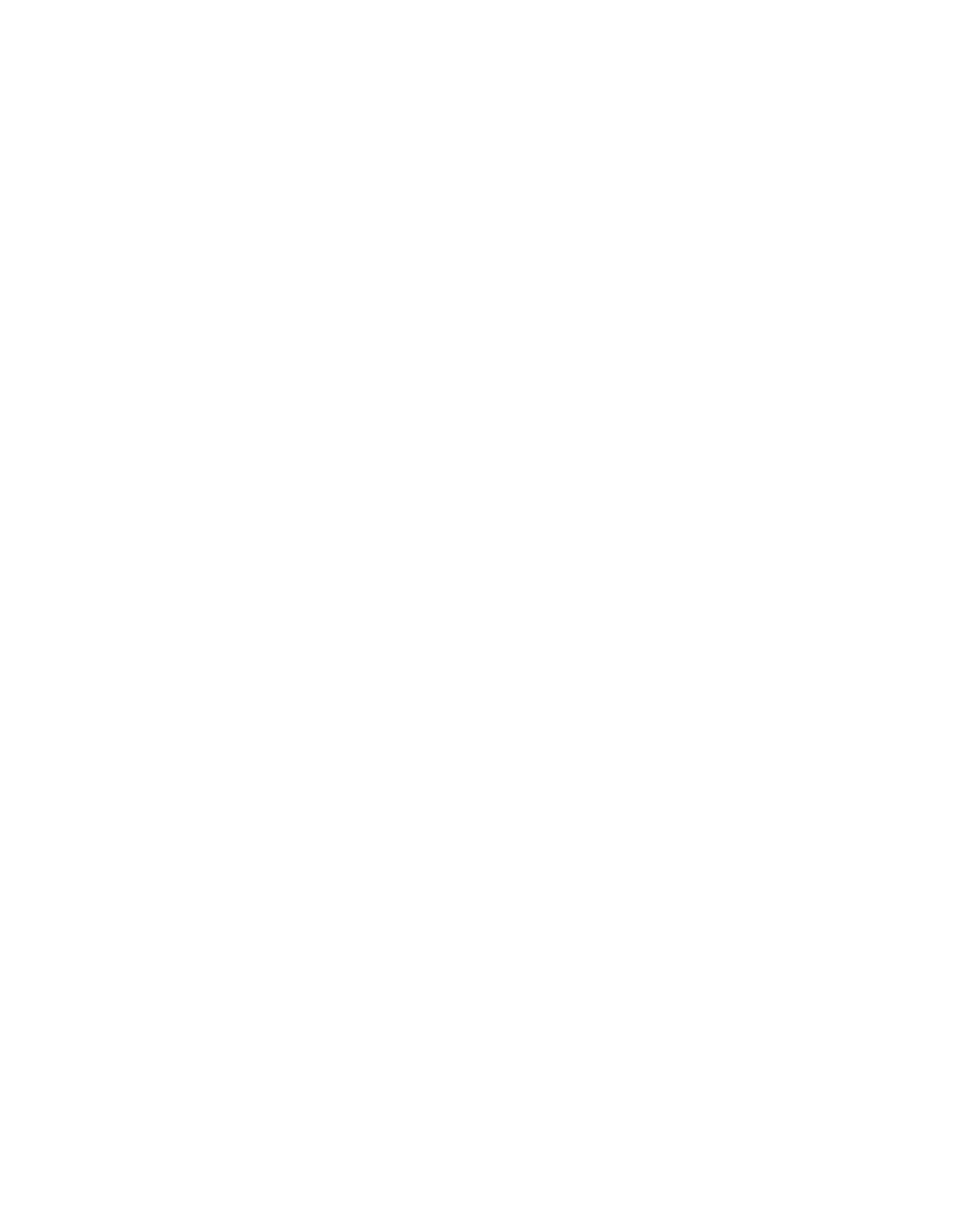- Abercrombie, E. D., & Jacobs, B. L (1987). Single-unit response of noradrenergic neurons in the locus coeruleus of freely moving cats. I. Acutely presented stressful and nonstressful stimuli. Journal of Neuroscience, 7, 2837-2847.
- Abercrombie ED, Jacobs BL (1988) Systemic naloxone administration potentiates locus coeruleus noradrenergic neuronal activity under stressful but not non- stressful conditions. Brain Research 441:362-366
- Abercrombie ED, Keefe KA, DiFrischia DS, et.al. (1989): Differential effects of stress on in vivo dopamine release in striatum, nucleus accumbens and medial frontal cortex. Journal of Neurochemistry 52:1655-1658
- Alexander, P. C., Anderson, C. L., Brand, B., Schaeffer, C. M., Grelling, B. Z., and Kretz, L. (1998) Adult attachment and long-term effects in survivors of incest. Child Abuse & Neglect 22[1], 45-61
- Allen, J. R., Heston, J., Durbin, C., and Pruitt, D. B. (1998) Stressors and Development: A Reciprocal Relationship. Child and Adolescent Psychiatric Clinics of North America 7[1], 1-18.
- Altman, J., & Das, G.D. (1964). Autoradiographic examination of the effects of enriched environment on the rate of glial multipication in the adult rat brain. Nature, 204, 1161-1165.
- Anda, R. F., Chapman, D. P., Felitti, V. J., Edwards, V. E., Williamson, D. F., Croft, J. P., & Giles, W. H. (2002a). Adverse Childhood Experiences and Risk of Paternity in Teen Pregnancy. Obstetrics and Gynecology,100, 37-45.
- Anda, R. F., Croft, J. B., Felitti, V. J. Nordenberg, D., Giles, W. H., Williamson, D. F., & Giovino, G.A. (1999) Adverse childhood experiences and smoking during adolescence and adulthood. Journal of the American Medical Association, 282, 1652.
- Anda, R. F., Felitti, VJ, Chapman D. P., Croft, J. B., Williamson, D. F., Santelli J., Dietz, P. M., & Marks, J. S. (2001) Abused boys, battered mothers, and male involvement in teen pregnancy Pediatrics, 107(2)
- Anda, R.F., Felitti, R.F., Walker, J., Whitfield, C., Bremner, D.J., Perry, B.D., Dube, S.R., Giles, W.G. (2006) The enduring effects of childhood abuse and related experiences: a convergence of evidence from neurobiology and epidemiology, European Archives of Psychiatric and Clinical Neuroscience, 256 (3) 174 - 186
- Anderson, C. M., Teicher, M. H., Polcari, A., & Renshaw, P. I. (2002) Abnormal T2 relaxation time in the cerebellar vermis of adults sexually abused in childhood: potential role of the vermis in stress-enhanced risk for drug abuse. Psychoneuroendocrinology, 27, 231-244.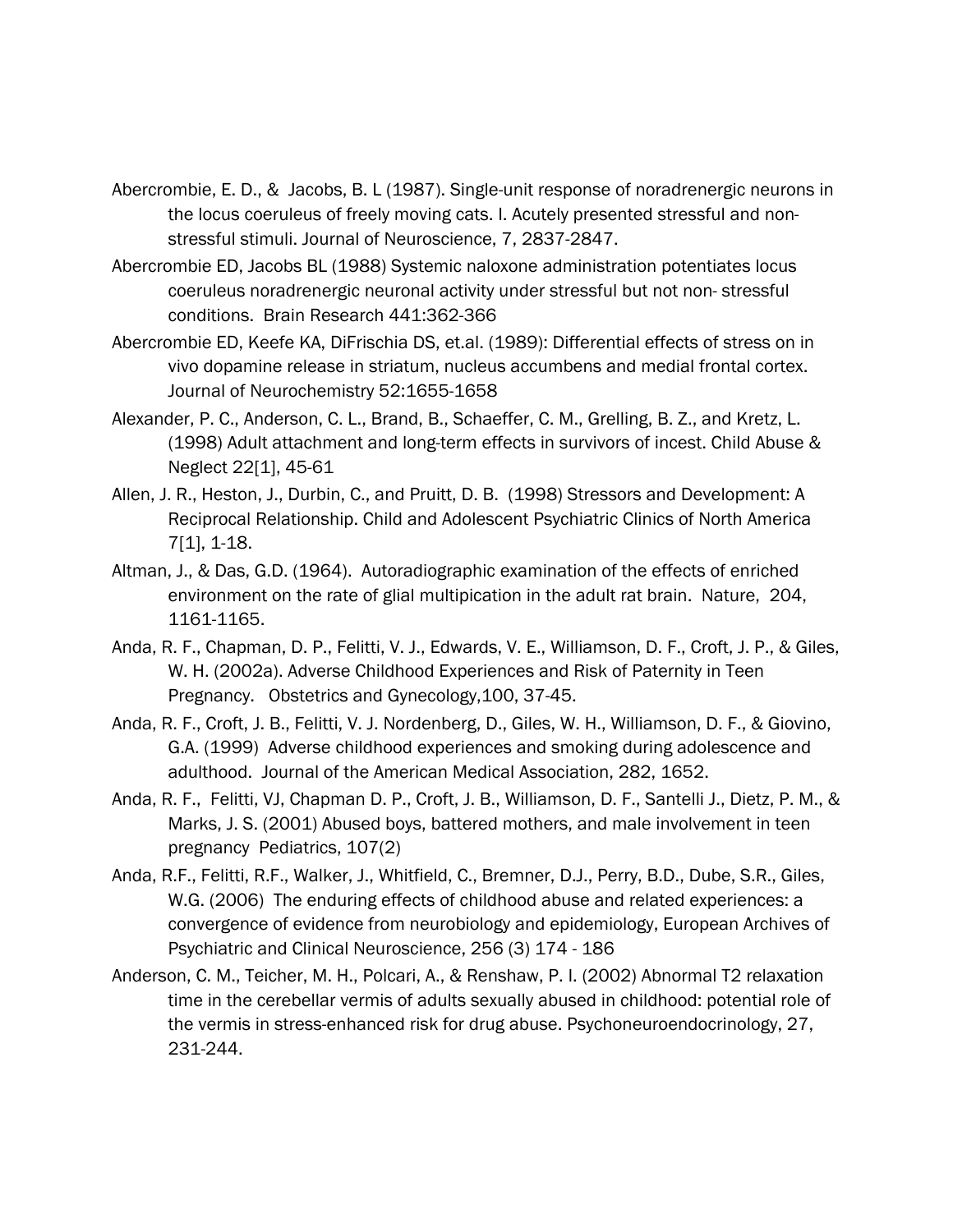- Aston-Jones G, Ennis M, Pieribone VA, Nickell WT, Shipley MT (1986), The brain nucleus locus coeruleus: restricted afferent control of a broad efferent network. Science 234: 734-7
- Bartanusz V, Jezova D, Bertini LT, Tilders FJ, Aubry JM, Kiss JZ (1993), Stress-induced increase in vasopressin and corticotropin-releasing factor expression in hypophysiotrophic paraventricular neurons. Endocrinology 132: 895-902
- Bennett, E.L., Diamond, M.L., Krech, D., & Rosenzweig, M.R. (1964). Chemical and anatomical plasticity of the brain. Science, 146, 610-619.
- Bremner JD, Randall P, Vermetten E, et al (1997): Magnetic resonance imaging-based measurement of hippocampal volume in posttraumatic stress disorder related to childhood physical and sexual abuse – a preliminary report. Biological Psychiatry 41: 23-32.
- Bennett, A. J, Lesch, K. P., Heils, A., Long, J. C., Lorenz, J. G., Shoaf, S. E., Champoux, M., Suomi, S. J., Linnoila, M. V., & Higley, J. D. (2002). Early experience and serotonin transporter gene variation interact to influence primate CNS function. Molecular Psychiatry, 7, 118-122.
- Bookstein, F.L., Streissguth, A.P., Sampson, P.D., Connor, P.D., & Barr, H.M. (2002). Corpus callosum shape and neuropsychological deficits in adult males with heavy fetal alcohol exposure. NeuroImage, 15(1), 233-251
- Bremner, J. D. (2003). Long-term effects of childhood abuse on brain and neurobiology. Child and Adolescent Psychiatric Clinics of North America, 12, 271-292.
- Bremner, J. D., Narayan, M., Staib, L. H., Southwick, S. M., McGlashan, T., & Charney, D. S. (1999). Neural correlates of memories of childhood sexual abuse in women with and without posttraumatic stress disorder. American Journal of Psychiatry, 156, 1787- 1795.
- Bremner, J. D., Randall, P.R. Scott, T.M., Capelli, S., Delaney, R., McCarthy, G., & Charney, D. S. (1995). Deficits in short-term memory in adult survivors of childhood abuse. Psychiatry Research,,59, 97-107.
- Bremner, J. D., Randall, P., Vermetten, E., Staib, L., Bronen, R. A., Mazure, C., Capelli, S., McCarthy, G., Innis, R. B., & Charney, D. S. (1997) Magnetic image resonance-based measurement of hippocampal volume in posttraumatic stress disorder related to childhood physical and sexual abuse: a preliminary report. Biological Psychiatry, 41, 23-32.
- Bremner, J. D., Southwick, M., Darnell, M. A., & Charney, D. S. (1996b). Chronic PTSD in Vietnam combat veterans: Course of illness and substance abuse. American Journal of Psychiatry, 153, 369-375.
- Bremner JD, Vythilingam M, Vermetten E, et al (2003): MRI and PET study of deficits in hippocampal structure and function in women with childhood sexual abuse and posttraumatic stress disorder. American Journal of Psychiatry 160:924-932.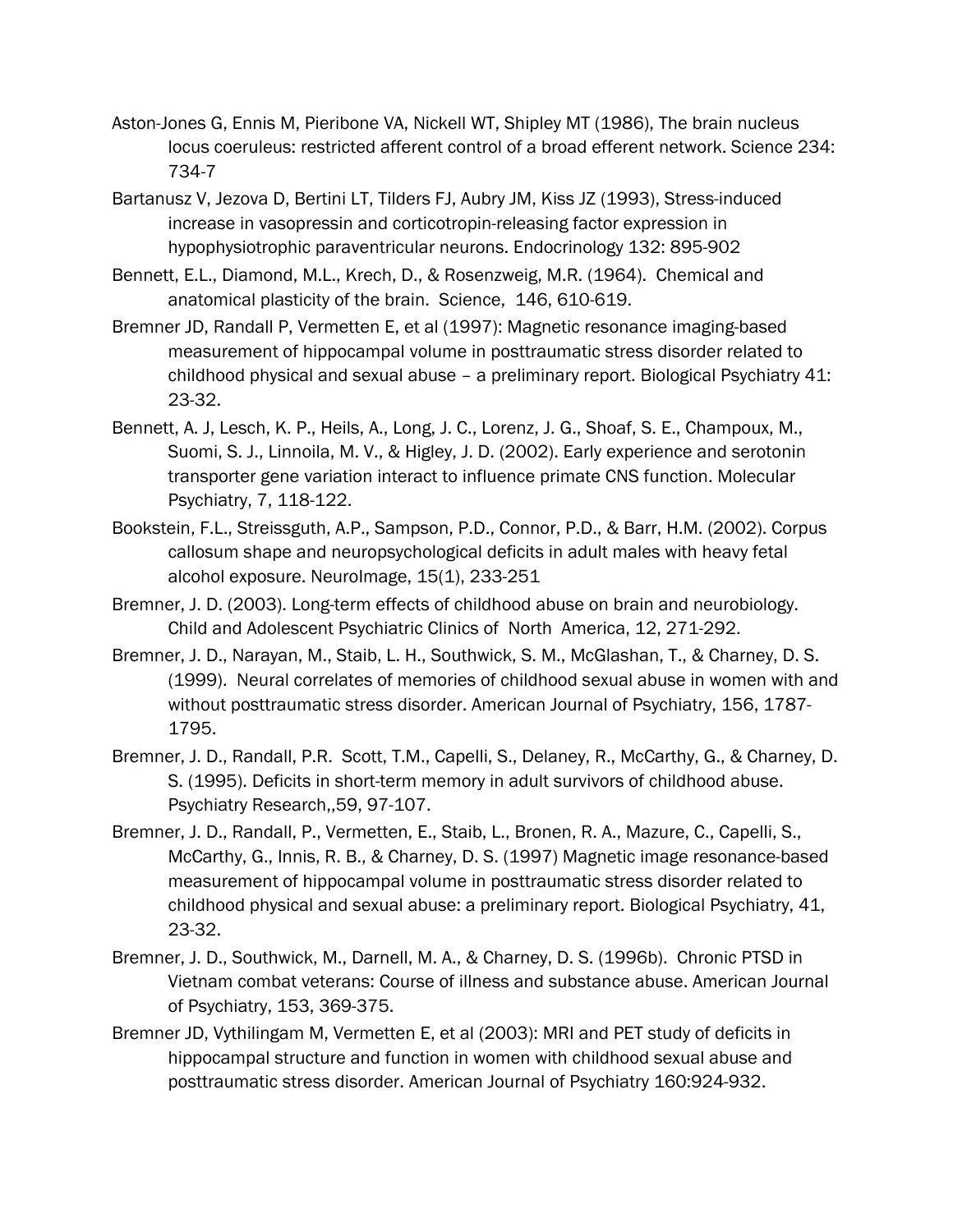- Caldji, C., Francis, D., Sharma, S., Plotsky, P. M., & Meaney, M. J. (2000). The effects of early rearing environment on the development of GABA and central benzodiazepine receptor levels and novelty-induced fearfulness in the rat. Neuropsychopharmacology, 22, 219-229.
- Caldji, C., Tannenbaum , B., Sharma, S., Francis, D., Plotsky, P. M., & Meaney, M.J. (1998). Maternal care during infancy regulates the development of neural systems mediating the expression of fearfulness in the rat. Proceedings of the National Academy of Sciences. USA, 95, 5335-5340.
- Cannon WB (1914), The emergency function of the adrenal medulla in pain and the major emotions. In: Am J Physiol, Vol 33, pp 356-372
- Carrion VG, Weems CF, Eliez S, Patwardhan A, Brown W, Ray R, Reiss AL (2001): Attenuation of frontal asymmetry in pediatric posttraumatic stress disorder. Biological Psychiatry 50: 943-951.
- Carrion VG, Weems CF, Ray R, Glaser B, Hessl D, Reiss AL (2002a): Diurnal salivary cortisol in pediatric posttraumatic stress disorder. Biological Psychiatry 51: 575-582.
- Carrion VG, Weems CF, Ray R, Reiss AL (2002b): Towards an empirical definition of pediatric PTSD: The phenomenology of PTSD symptoms in youth. Journal of the American Academy of Child & Adolescent Psychiatry 41: 166-173.
- Carrion, V. G., & Steiner, H. (2000). Trauma and dissociation in delinquent adolescents. Journal of the American Academy of Child and Adolescent Psychiatry,39, 353-359
- Caspi A, McClay J, Moffitt TE, Mill J, Martin J, Craig IW, Taylor A, Poulton R. (2002) Role of genotype in the cycle of violence in maltreated children. Science. 2002 Aug 2;297(5582):851-4;
- Caspi, A., Sugden, K., Moffitt, T. E., Taylor, A., Craig, I. W., Harrington, H., McClay, J., Mill, J., Martin, J., Braithwaite, A., & Poulton, R. (2003). Influence of life stress on depression: moderation by a polymorphism in the 5-HTT gene. Science, 301, 386-389.
- Castro-Alamancos MA, Connors BW (1996), Short-term plasticity of a thalamocortical pathway dynamically modulated by behavioral state. Science 272: 274-7
- Chugani, H.T., Behen, M.E., Muzik, O., Juhasz, C. Nagy, F. & Chugani, D.C. (2001) Local brain functional activity following early deprivation: a study of post-institutionalized Romanian orhans. Neuroimage 14:6 1290-1301.
- Clugnet MC, LeDoux JE (1990), Synaptic plasticity in fear conditioning circuits: induction of LTP in the lateral nucleus of the amygdala by stimulation of the medial geniculate body. J Neurosci 10: 2818-24
- Coleman, P.D., & Riesen, A.H. (1968). Environmental effects on cortical dendritc fields: I. rearing in the dark. Journal of Anatomy (London), 102, 363-374.
- Coplan JD, Andrews MW, Rosenblum LA, Owens MJ, Friedman S, Gorman JM, Nemeroff CB (1996), Persistent elevations of cerebrospinal fluid concentrations of corticotropinreleasing factor in adult nonhuman primates exposed to early-life stressors: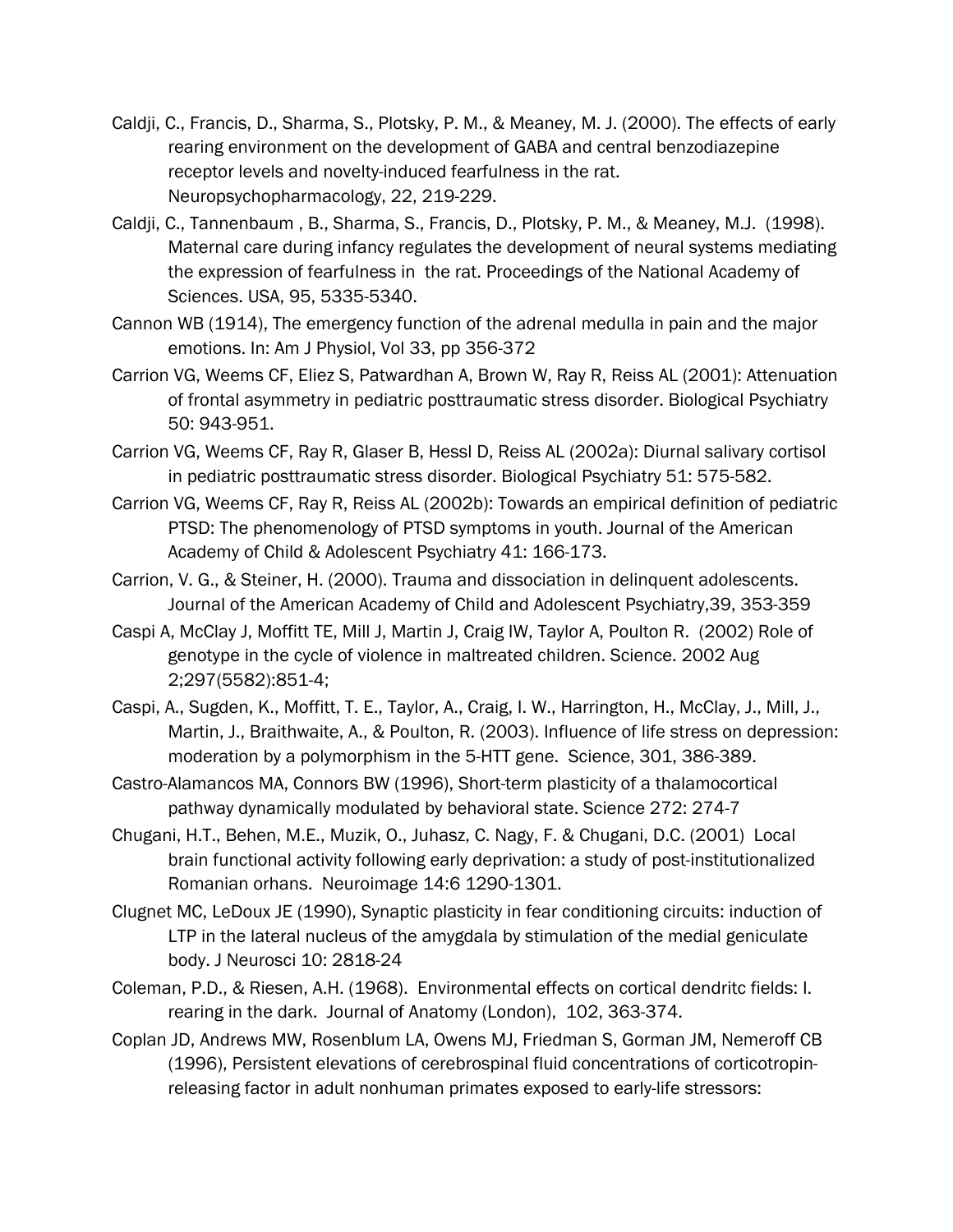implications for the pathophysiology of mood and anxiety disorders. In: Proc Natl Acad Sci U S A, Vol 93, pp 1619-23

- Cortes A, Saltzman KM, Weems CF, Regnault HP, Reiss AL, Carrion VG (2005): Development of Anxiety Disorders in a Traumatized Pediatric Population: A Longitudinal Evaluation. Child Abuse and Neglect 29, 905-914.
- Cummins, R.A., & Livesey, P. (1979). Enrichment-isolation, cortex length, and the rank order effect. Brain Research, 178, 88-98.
- Darwin, C. (1868). The variations of animals and plants under domestication. London:J. Murray
- Davis M (1992a), The role of the amygdala in fear and anxiety. Annu Rev Neurosci 15: 353- 75
- Davis M (1992b), The role of the amygdala in fear-potentiated startle: implications for animal models of anxiety. Trends Pharmacol Sci 13: 35-41
- De Bellis MD, Hall J, Boring AM, Frustaci K, Moritz G (2001): A pilot study of hippocampal volumes in pediatric maltreatment-related posttraumatic stress disorder. Biological Psychiatry 50: 305-309.
- De Bellis, M. D., Baum, A. S., Birmaher, B., Keshavan, M. S., Eccard , C. H., Boring, A. M., Jenkins, F. J., & Ryan, N. D. (1999a). A.E. Bennett Research Award. Developmental traumatology. Part I: Biological stress systems. Biological Psychiatry,15, 45:1259- 1270.
- De Bellis, M. D., Baum, A. S., Birmaher, B., & Ryan, N. D. (1997). Urinary catecholamine excretion in childhood overanxious and posttraumatic stress disorders. Annals of the New York Academy of Science, 821, 451-455.
- DeBellis, M. D., Chrousos, G. P., Dorn, L. D., Burke L, Helmers, K,, Kling, M. A., Trickett, P. K., & Putnam, F. W. (1994). Hypothalamic-pituitary-adrenal axis dysregulation in sexually abused girls. Journal of Clinical Endocrinology and Metabolism, 78, 249-255.
- De Bellis, M. D., Keshavan, M. S., Clark, D.B., Casey, B. J., Giedd, J. N., Boring, A. M., Frustaci, K., & Ryan, N. D. (1999b). A.E. Bennett Research Award. Developmental traumatology. Part II: Brain development. Biological Psychiatry, 1999, 45, 1271- 1284.
- De Bellis, M. D., Keshavan, M. S., Shifflett, H., Iyengar, S., Beers, S. R., Hall, J., & Moritz ,G. (2002). Brain structures in pediatric maltreatment-related posttraumatic stress disorder: a sociodemographically matched study. (2002). Biological Psychiatry, 52, 1066-78.
- De Bellis, M., & Thomas, L. (2003). Biologic findings of post-traumatic stress disorder and child maltreatment. Current Psychiatry Reports, 5, 108-117.
- Dennis, W. (1973). Children of the Creche. New York: Appleton-Century-Crofts.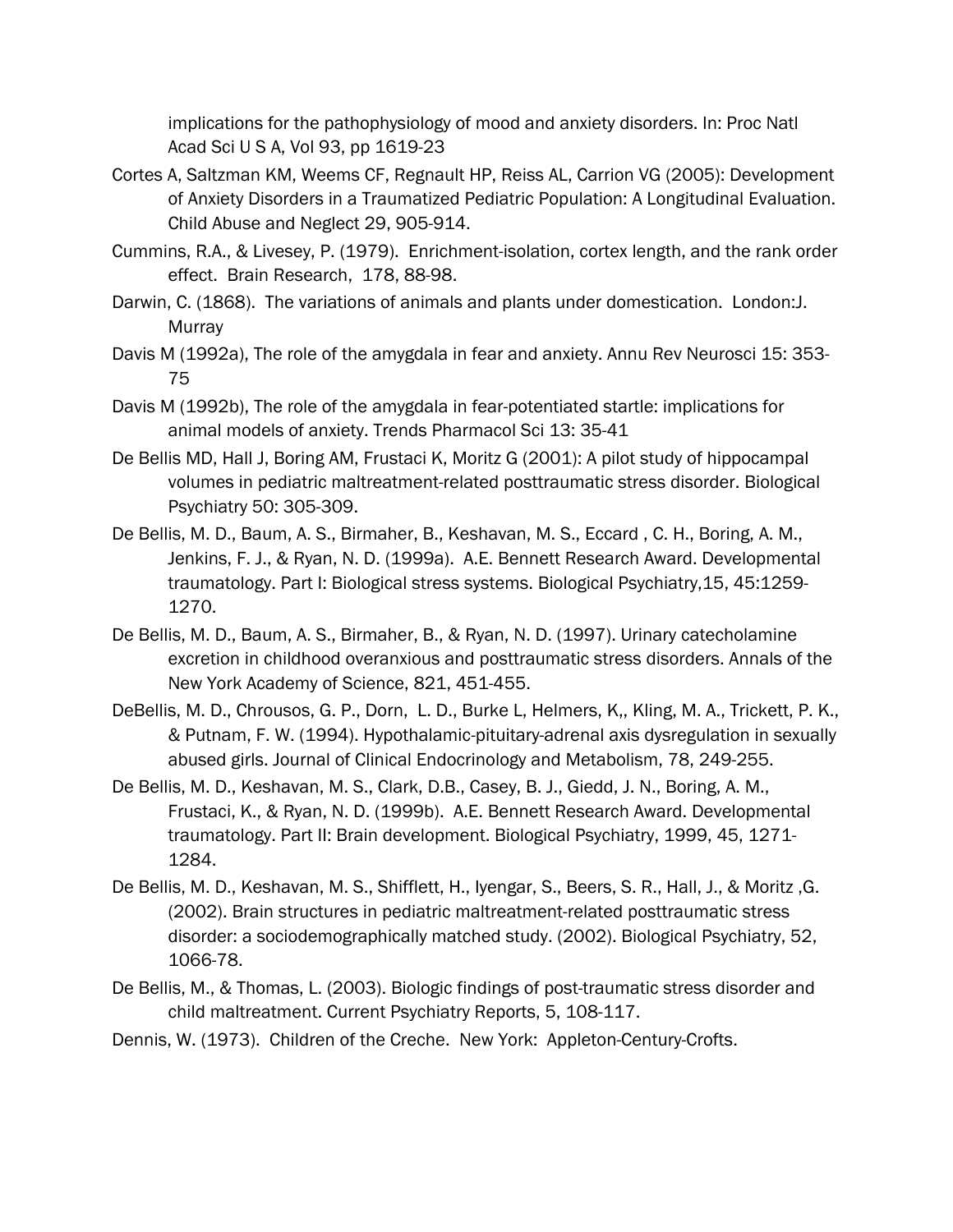- Diamond, M.C., & Hopson, J. (1998). Magic Trees of the Mind: How to nurture your child's intelligence, creativity, and healthy emotions from birth through adolescence. New York: Dutton.
- Diamond, M.C., Krech, D., & Rosenzweig, M.R. (1964). The effects of an enriched environment on the histology of the rat cerebral cortex. Comparative Neurology, 123, 111-119.
- Diamond, M.C., Law, F., Rhodes, H., Lindner, B., Rosenzweig, M.R., Krech, D., & Bennett, E.L. (1966). Increases in cortical depth and glia numbers in rats subjected to enriched environments. Comparative Neurology, 128, 117-126.
- Dietz, P. M., Spitz, A. M., Anda, R. F., Williamson, D. F., McMahon, P..M., Santelli J. S., Nordenberg, D. F., Felitti, V. J., & Kendrick, J. S. (1999). Unintended pregnancy among adult women exposed to abuse or household dysfunction during their childhood. Journal of the American Medical Association, 282, 1359-1364.
- Dong, M., Anda, R. F., Felitti, V. J., Dube , S. R., & Giles, W. H. (2003a). The relationship of exposure to childhood sexual abuse to other forms of abuse, neglect and household dysfunction during childhood. Child Abuse and Neglect, 27, 625-639.
- Dong, M., Dube, S. R., Felitti, V. J., Giles, W. H., & Anda, R. F. (2003b). Adverse childhood experiences and self-reported liver disease: new insights into a causal pathway. Archives of Internal Medicine, 163, 1949-1956.
- Dube, S. R., Anda, R. F., Felitti, V. J., Chapman, D., Williamson, D. F., & Giles, W. H. (2001a). Childhood abuse, household dysfunction and the risk of attempted suicide throughout the life span: findings from the Adverse Childhood Experiences Study. Journal of the American Medical Association, 286, 3089-3096.
- Dube, S. R., Anda, R. F., Felitti, V. J., Croft, J. B., Edwards, V. J., & Giles, W. H. (2001b). Growing up with Parental alcohol abuse: Exposure to childhood abuse, neglect and household dysfunction. Child Abuse and Neglect, 25, 1627-1640.
- Dube, S. R., Anda, R. F., Felitti, V. J., Edwards, V. J., & Croft, J. B. (2002a). Adverse childhood experiences and personal alcohol abuse as an adult. Addictive Behaviors, 27, 713- 725.
- Dube, S. R., Anda, R. F., Felitti, V. J., Edwards, V. J., & Williamson, D. F. (2002b). Exposure to abuse, neglect and household dysfunction among adults who witnessed intimate partner violence as children. Violence and Victims,17, 3-17. -1658.
- Dube, S. R., Felitti, V. J., Chapman, D. P., Giles, W. H., & Anda, R. F. (2003a). Childhood abuse, neglect and household dysfunction and the risk of illicit drug use: the Adverse Childhood Experience Study. Pediatrics,111, 564-572.
- Dube, S. R., Felitti, V. J., Dong, M., Giles, W. H., & Anda, R. F. (2003b). The impact of adverse childhood experiences on health problems: evidence from four birth cohorts dating back to 1900. Preventive Medicine, 37, 268-277.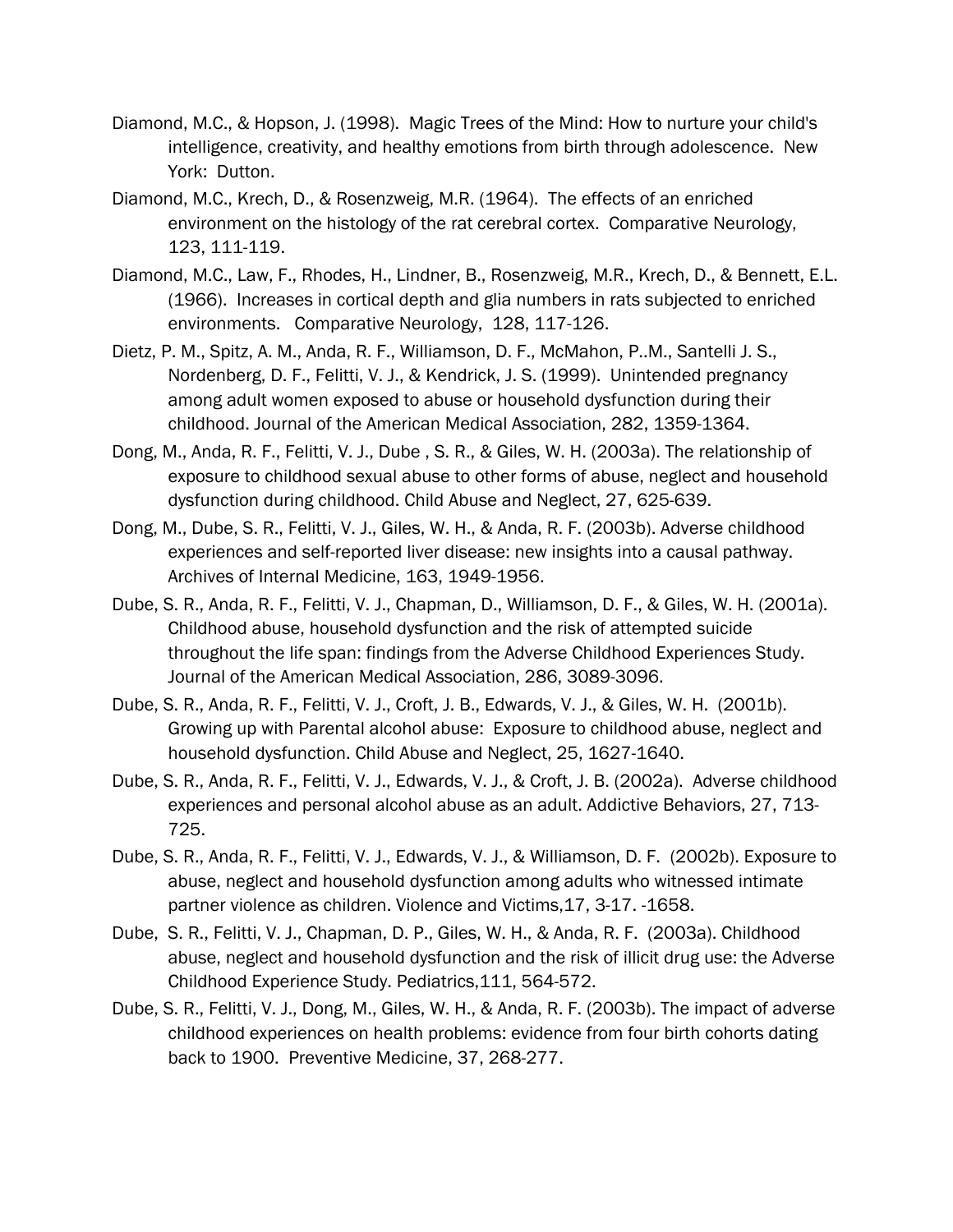- Dube SR, Williamson DF, Thompson T, Felitti VJ, & Anda RF. (2004). Assessing the Reliability of Retrospective Reports of Adverse Childhood Experiences Among Adult HMO Members Attending a Primary Care Clinic. Child Abuse and Neglect, 28(7), 729-737.
- Driessen, M., Herrmann, J., Stahl, K., Zwaan, M., Meier, S., Hill, A., Osterheider, M., & Petersen, D. (2000). Magnetic resonance imaging volumes of the hippocampus and the Amygdala in women with borderline personality disorder and early traumatization. Archives of General Psychiatry, 57, 1115-1122.
- Ebinger, P. (1974). A cytoachitectonic volumetric comparison of brains in wild and domestic sheep. Z.Anat.Entwicklungsgesch, 144, 267-302.
- Elam M, Thoren P, Svensson TH (1986), Locus coeruleus neurons and sympathetic nerves: activation by visceral afferents. Brain Res 375: 117-25
- Epstein, J. N., Saunders, B. E., Kilpatrick, D. G., and Resnick, H. S. (1998) PTSD as a mediator between childhood rape and alcohol use in adult women. Child Abuse & Neglect 22[3], 223-234.
- Felitti, V. J., Anda, R. F., Nordenberg, D, Williamson, D. F., Spitz, A. M., Edwards, V., Koss, M. P., & Marks, J. S. (1998). Relationship of childhood abuse and household dysfunction to many of the leading causes of death in adults. The Adverse Childhood Experiences Study. American Journal of Preventive Medicine, 14, 245-258.
- Foley DL, Eaves LJ, Wormley B, Silberg JL, Maes HH, Kuhn J, Riley B. Childhood adversity, monoamine oxidase a genotype, and risk for conduct disorder. Arch Gen Psychiatry. 2004 Jul;61(7):738-44.
- Foote, S. L., Bloom, E., & Aston-Jones, G. (1983). Nucleus locus coeruleus: new evidence of anatomical and physiological specificity. Physiology and Behavior, 63, 844-914.
- Francis, D. D., Caldji, C., Champagne, F., Plotsky, P. M, & Meaney, M. J. (1999). The role of corticotropin-releasing factor-norepinephrine systems in mediating the effects of early experience on the development of behavioral and endocrine responses to stress. Biological Psychiatry, 46, 1153-1166.
- Francis, D. D., Young, L. J., Meaney, M. J., & Insel, T. R. (2002). Naturally occurring differences in maternal care are associated with the expression of oxytocin and vasopression (V1a) receptors: gender differences. Journal of Neuroendocrinology, 14, 349-353.
- Glaser D. (2000). Child abuse and neglect and the brain: a review. Journal of Child Psychology and Psychiatry, 41, 97-116.
- Glavin GB (1985) Stress and brain noradrenaline: a review. Neuroscience Biobehavioral Review 9:233-243
- Gorman, J. .M., Mathew, S., & Coplan, J. (2002). Neurobiology of early life stress: nonhuman primate models. Clinical Neuropsychiatry, 7, 96-103.
- Gould, E., Reeves, A.J., Graziano, M.S.A., & Gross, C.G. (1999). Neurogenesis in the neocortex of adult primates. Science, 286, 548-552.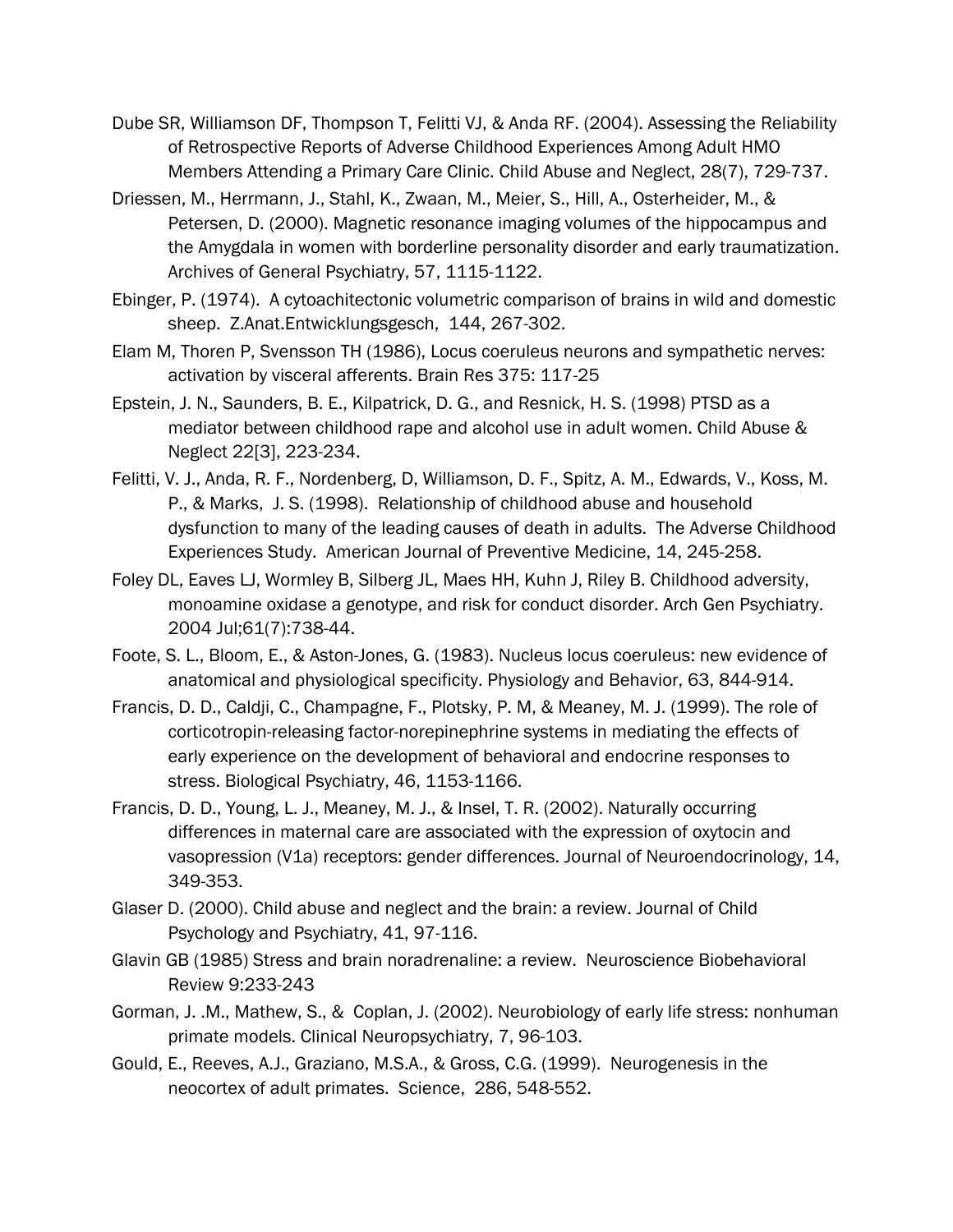- Greenough, W.T., & Volkmar, F.R. (1973). Pattern of dendritic branching in occipital cortex of rats reared in complex environments. Experimential Neurology, 40, 491-504.
- Greenough, W.T., Volkmar, F.R., & Juraska, J.M. (1973). Effects of rearing complexity on dendritic branching in frontolateral and temporal cortex of the rat. Experimental Neurology, 41, 371-378.
- Gunnar, M. R., Morison, S. J., Chisholm, K., & Schuder, M. (2001). Salivary cortisol levels in children adopted from Romanian orphanages. Development and Psychopathology, 13(3), 611-628.
- Heffernan, K., Cloitre, M., Tardiff, K., Marzuk, P.M., Portera, L., & Leon, A. C. (2000). Childhood trauma as a correlate of lifetime opiate use in psychiatric patients. Addictive Behaviors,25, 797-803.
- Heidenreich, F.W. (1834). Kaspar Hausers verwundung, krankeit und liechenoffnung. Journal der Chirurgie und Augen-Heilkunde, 21 (1834), 91-123.
- Heim C, & Nemeroff, C. B. (2001). The role of childhood trauma in the neurobiology of mood and anxiety disorders: preclinical and clinical studies. Biological Psychiatry, 49, 1023- 1039.
- Heim, C., Newport, D. J., Bonsall, R., Miller, A.H., & Nemeroff, C. B. (2001). Altered pituitaryadrenal axis responses to provocative challenge tests in adult survivors of childhood abuse. American Journal of Psychiatry, 158, 575-81.
- Heim, C., Newport, D, J., Heit, S. Graham, Y. P., Wilcox, M., Bonsall, R., Miller, A. H., & Nemeroff, C. B. (2000). Pituitary-adrenal and autonomic responses to stress in women after sexual and physical abuse in childhood. Journal of the American Medical Association, 284, 592-597.
- Heinsbroek RPW, van Haaren F, Feenstra MPG, et.al. (1990) Sex differences in the effects of inescapable footshock on central catecholaminergic and serotonergic activity. Pharmacol.Biochem.Behav. 37:539-550
- Heinsbroek RPW, van Haaren F, Feenstra MPG, et.al. (1991) Controllable and uncontrollable footshock and monoaminergic activity in the frontal cortex of male and female rats. Brain Research 551:247-255.
- Henry JP, Stephens PM, Ely DL(1986) Psychosocial hypertension and the defence and defeat reactions. J Hypertension 4:687-697
- Henry JP, Liu YY, Nadra WE, Qian CG, Mormede P, Lemaire V, Ely D, Hendley ED (1993) Psychosocial stress can induce chronic hypertension in normotensive strains of rats. Hypertension 21:714-723
- Herman JP, Guillonneau R, Dantzer R, et.al. (1982) Differential effects of inescapable footshocks and of stimuli previously paired with inescapable foootshocks on dopamine turnover in cortical and limbic areas of the rat. Life Science 30:2207- 2214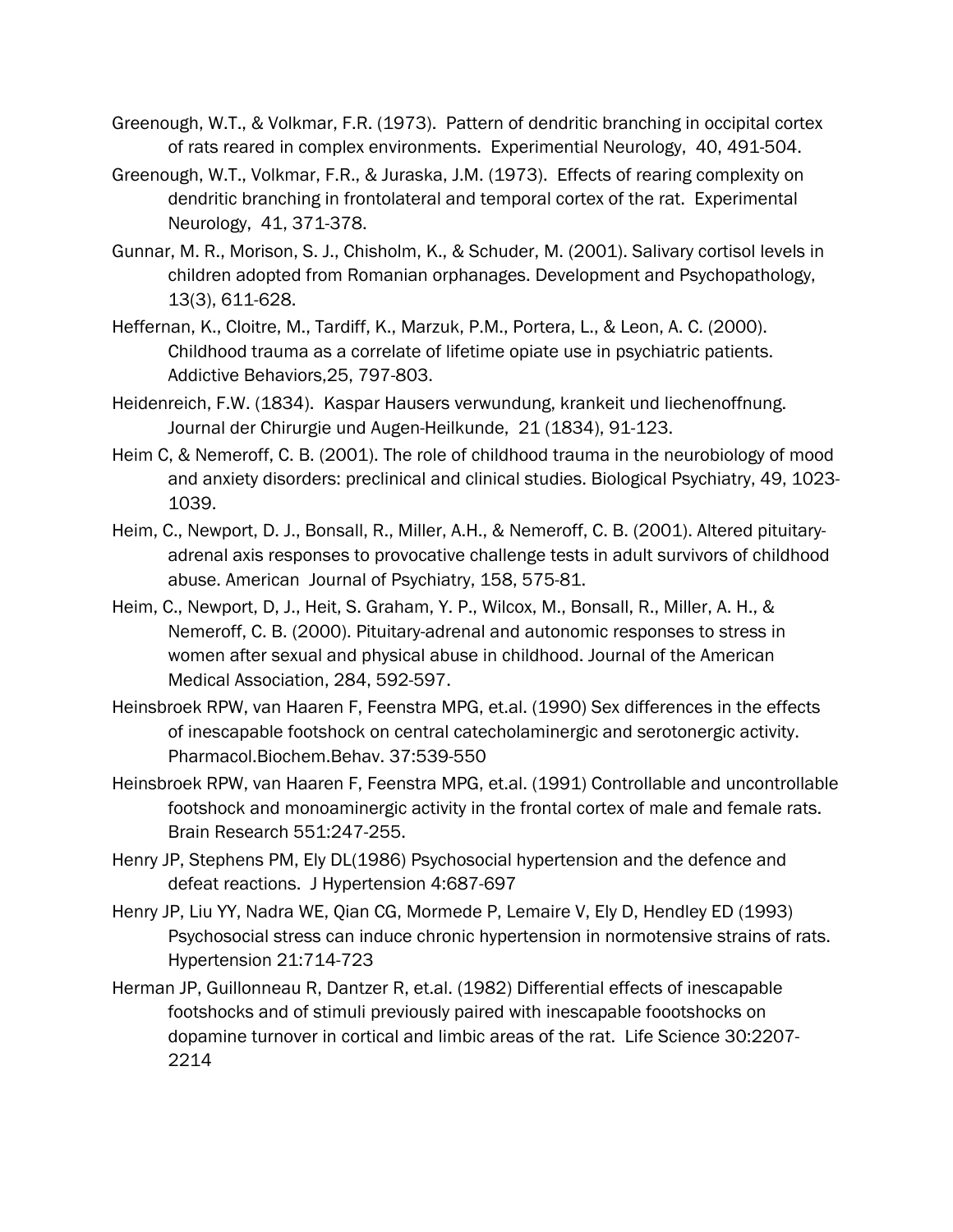- Hubel, D.H., & Wiesel, T.N. (1963). Receptive fields of cells in striate cortex of very young, visually inexperienced kittens. Journal of Neurophysiology, 26, 994-1002.
- Hubel, D.H., & Wiesel, T.N. (1970). The period of susceptibility to the physiological effects of unilateral eye closure in kittens. Journal of Physiology, 206, 419-436.
- Huttenlocher, J., Vasilyeva, M., Cymerman, E., & Levine, S.C. (2002). Language input and child syntax. Cognitive Psychology, 45(3), 337-374.
- Huttenlocher, P.R. (1979). Synaptic density in human frontal cortex: developmental changes and effects of aging. Brain Research, 163, 195-205.
- Huttenlocher, P.R. (1994). Synaptogenesis in human cerebral cortex. In G. Dawson & K.W. Fischer (Eds.), Human Behavior and the Developing Brain. (pp. 35-54). New York: Guilford.
- Ito, Y., Teicher, M. H., Glod, C. A., & Ackerman, E. (1998) Preliminary evidence for aberrant cortical development in abused children: a quantitative EEG study. The Journal of Neuropsychiatry and Clinical Neurosciences, 10, 298-307.
- Kalivas PW (1985) Sensitization to repeated enkephalin administration into the ventral tegmental area of the rat, II: involvement of the mesolimbic dopamine system. Journal Pharmacolog.Exp.Ther. 235:544-550
- Kalivas PW, Duffy P, Dilts R, et.al. (1988): Enkephalin modulation of A10 dopamine neurons: a role in dopamine sensitization. Ann.N.Y.Acad.Sci. 537:405-414
- Kalivas PW, Richardson-Carlson R, Van Orden G (1986) Cross sensitization between foot shock stress and enkephalin- induced motor activity. Biological Psychiatry 21:939- 950
- Kehne, John, (2007) The CRF1 Receptor, a Novel Target for the Treatment of Depression,A nxiety, and Stress-Related Disorders: CNS & Neurological Disorders - Drug Targets, 2007, 6, 000-000
- Kendler, K. S., Bulik, C. M,, Silberg, J., Hettema, J. M., Myers, J., & Prescott, C. A. (2000). Childhood sexual abuse and adult psychiatric and substance abuse disorders in women: an epidemiological and cotwin control analysis. Archives of General; Psychiatry, 57, 953-959.
- Kluver H, Bucy PC (1937), "Psychic blindness" and other symptoms following bilateral temporal lobectomy in rhesus monkeys. Am J Physiol 119: 352-353
- Kuan, C.-Y., Roth, K.A., Flavell, R.A., & Rakic, P. (2000). Mechanisms of programmed cell death in the developing brain . Trends in Neuroscience, 23, 291-297.
- Lauder, J.M. (1988). Neurotransmitters as morphogens. Progress in Brain Research, 73, 365-388.
- LeDoux JE, Cicchetti P, Xagoraris A, Romanski LM (1990), The lateral amygdaloid nucleus: sensory interface of the amygdala in fear conditioning. J Neurosci 10: 1062-9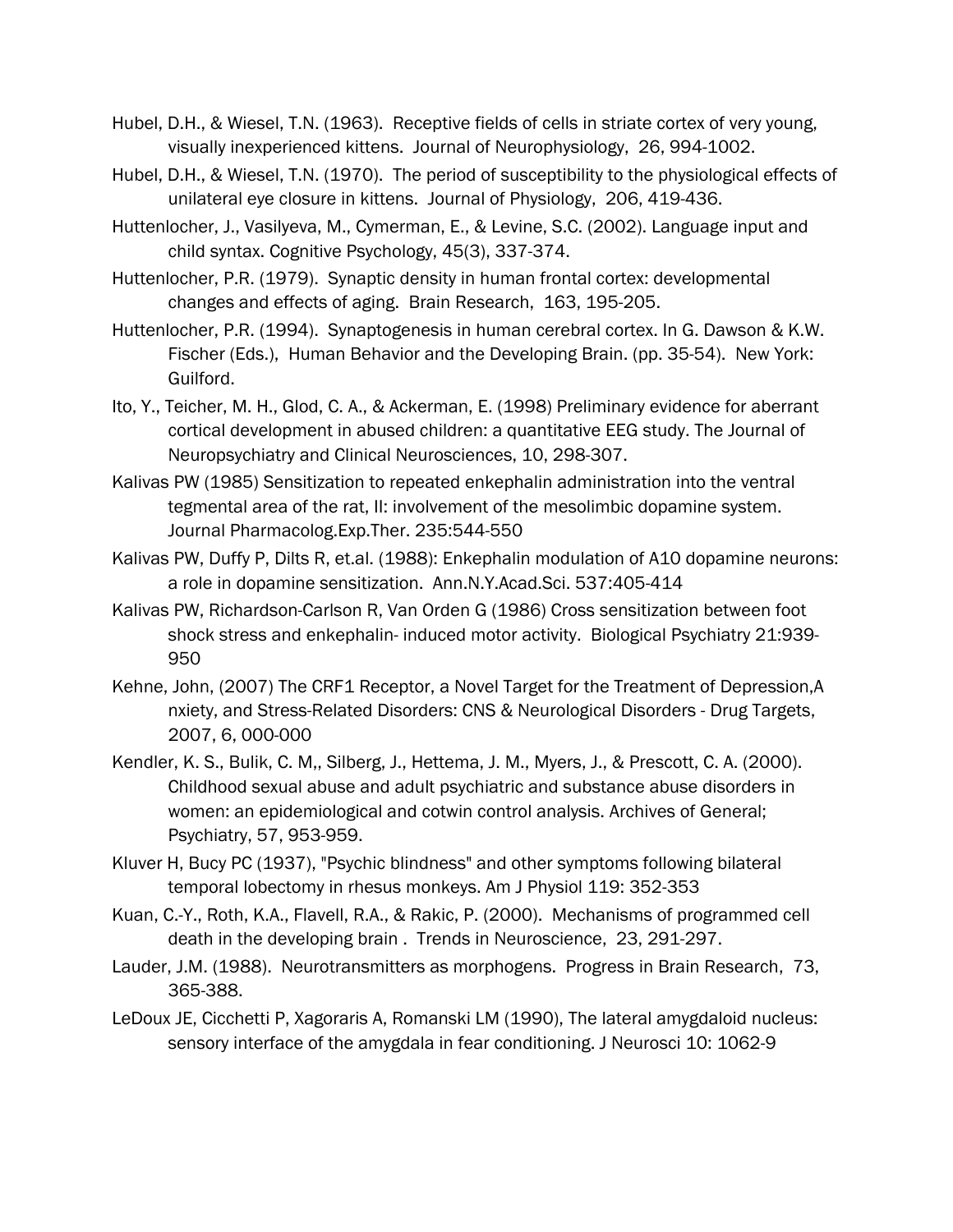- LeDoux JE, Iwata J, Cicchetti P, Reis DJ (1988), Different projections of the central amygdaloid nucleus mediate autonomic and behavioral correlates of conditioned fear. J Neurosci 8: 2517-29
- Lemieux, A. M., & Coe, C. L. (1995). Abuse-related posttraumatic stress disorder: Evidence for chronic neuroendocrine activation in women. Psychosomatic Medicine, 57, 105- 115.
- Levine ES, Litto WJ, Jacobs BL (1990), Activity of cat locus coeruleus noradrenergic neurons during the defense reaction. Brain Res 531: 189-95
- Levine S, Atha K, Wiener SG (1993a), Early experience effects on the development of fear in the squirrel monkey. In: Behav Neural Biol, Vol 60, pp 225-33
- Levine S, Wiener SG, Coe CL (1993b), Temporal and social factors influencing behavioral and hormonal responses to separation in mother and infant squirrel monkeys. In: Psychoneuroendocrinology, Vol 18, pp 297-306
- Maunsell JH (1995), The brain's visual world: representation of visual targets in cerebral cortex. In: Science, Vol 270, pp 764-9
- McEwen BS (2001), From molecules to mind. Stress, individual differences, and the social environment. In: Ann N Y Acad Sci, Vol 935, pp 42-9
- Meaney, M.J., Aitken, D.H., van Berkal, C., Bhatnagar, S., & Sapolsky, R.M. (1988). Effect of neonatal handling on age-related impairments associated with the hippocampus. Science, 239 :766-768.
- Miaskowski C, Ong GL, Lukic D, Haldar J (1988), Immobilization stress affects oxytocin and vasopressin levels in hypothalamic and extrahypothalamic sites. Brain Res 458: 137- 41
- Miczek KA, Thompson ML, Tornatzky W (1990) Subordinate animals: Behavioral and physiological adaptations and opioid tolerance. In Stress: Neurobiology and Neuroendocrinology. Edited by MR Brown, GF Koob, C Rivier, New York, Marcel Dekker, pp 323-357
- Molnar, B. E., Shade, S. B., Kral, A. H., Booth, R. E., and Watters, J. K. (1998) Suicidal behavior and sexual/physical abuse among street youth. Child Abuse & Neglect 22[3], 213-222
- Money, J., & Annecillo, C. (1976). IQ changes following change of domicile in the syndrome of reversible hyposomatotropinism (psychosocial dwarfism): pilot investigation . Psychoneuroendocrinology, 1, 427-429.
- Moore RY, Bloom FE (1979), Central catecholamine neuron systems: anatomy and physiology of the norepinephrine and epinephrine systems. Annu Rev Neurosci 2: 113-68
- Morilak DA, Fornal CA, Jacobs BL (1987a), Effects of physiological manipulations on locus coeruleus neuronal activity in freely moving cats. I. Thermoregulatory challenge. Brain Res 422: 17-23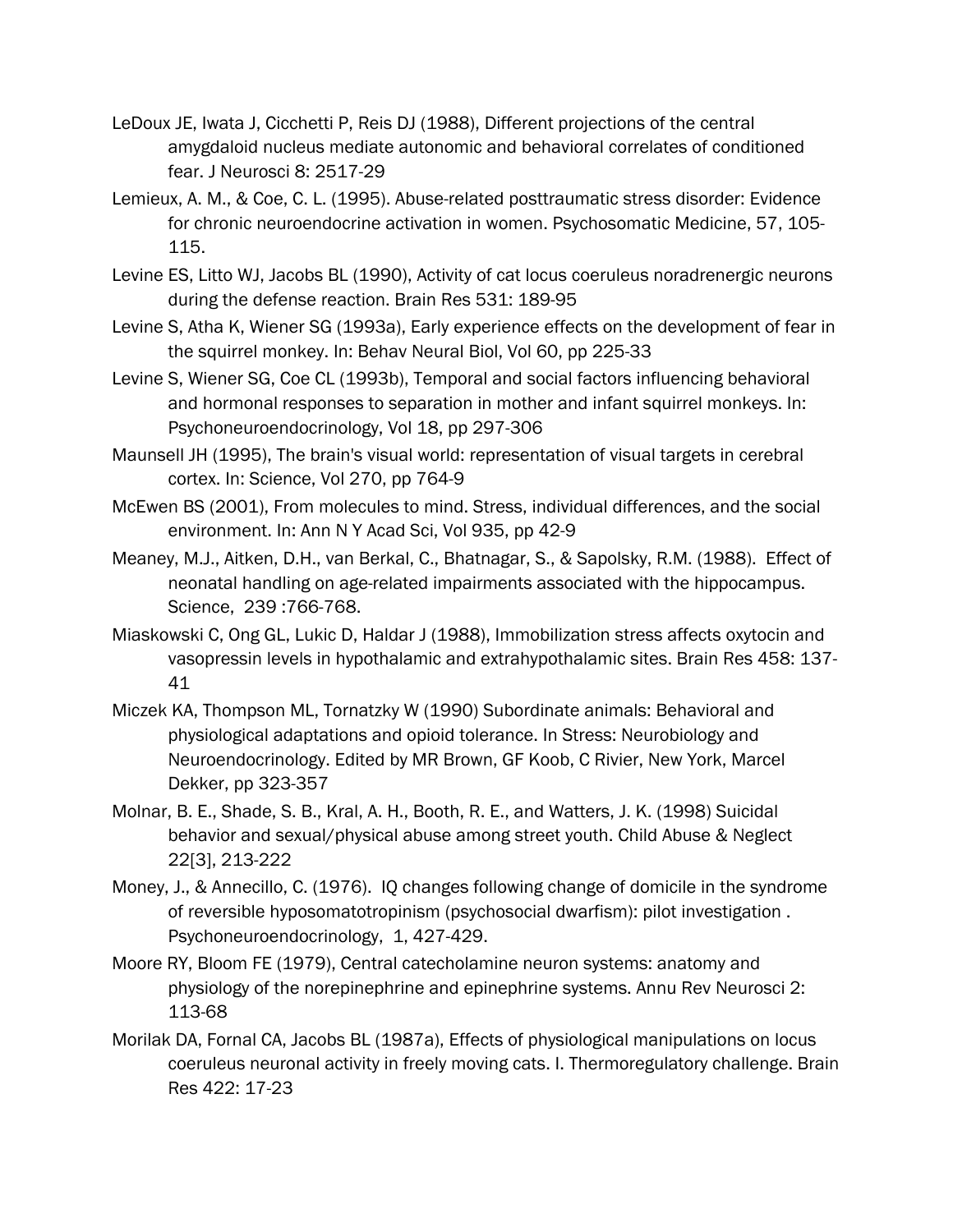- Morilak DA, Fornal CA, Jacobs BL (1987b), Effects of physiological manipulations on locus coeruleus neuronal activity in freely moving cats. II. Cardiovascular challenge. Brain Res 422: 24-31
- Morilak DA, Fornal CA, Jacobs BL (1987c), Effects of physiological manipulations on locus coeruleus neuronal activity in freely moving cats. III. Glucoregulatory challenge. Brain Res 422: 32-9
- Munk MH, Roelfsema PR, Konig P, Engel AK, Singer W (1996), Role of reticular activation in the modulation of intracortical synchronization. Science 272: 271-4
- Nauta WJ, Whitlock DG (1956), Subcortical projections from the temporal neocortex in Macaca mulatta. J Comp Neurol 106: 183-212
- Papez JW (1937), A proposed mechanism of emotion. Arch of Neurology and Psychiatry 38: 725-740
- Pavlides C, Watanabe Y, McEwen BS (1993a), Effects of glucocorticoids on hippocampal long-term potentiation. In: Hippocampus, Vol 3, pp 183-92
- Pavlides C, Watanabe Y, McEwen BS (1993b), Effects of glucocorticoids on hippocampal long-term potentiation. Hippocampus 3: 183-92
- Perry, B.D. (1988). Placental and blood element neurotransmitter receptor regulation in humans: potential models for studying neurochemical mechanisms underlying behavioral teratology. Progress in Brain Research, 73, 189-206.
- Perry, B.D. (1994). Neurobiological sequelae of childhood trauma: post-traumatic stress disorders in children. In M. Murberg (Ed.), Catecholamines in Post-traumatic Stress Disorder: Emerging Concepts. (pp. 253-276). Washington, D.C.: American Psychiatric Press.
- Perry, B.D. (2001a) The neurodevelopmental impact of violence in childhood. In Textbook of Child and Adolescent Forensic Psychiatry, (Eds., D. Schetky and E.P. Benedek) American Psychiatric Press, Inc., Washington, D.C. pp. 221-238
- Perry, B.D. (2001b) The neuroarcheology of childhood maltreatment: the neurodevelopmental costs of adverse childhood events. In: The Cost of Maltreatment: Who Pays? We All Do. (Eds., K. Franey, R. Geffner & R. Falconer), Family Violence and Sexual Assault Institute, San Diego, pp. 15-37
- Perry, B.D. (2002) Childhood experience and the expression of genetic potential: what childhood neglect tells us about nature and nurture. Brain and Mind 3: 79-100
- Perry, B.D. (2006) The Neurosequential Model of Therapeutics: Applying principles of neuroscience to clinical work with traumatized and maltreated children In: Working with Traumatized Youth in Child Welfare (Ed. Nancy Boyd Webb), The Guilford Press, New York, NY, pp. 27-52
- Perry, B.D., & Pollard, R. (1997). Altered brain development following global neglect in early childhood. Proceedings from the Society for Neuroscience Annual Meeting (New Orleans), (abstract)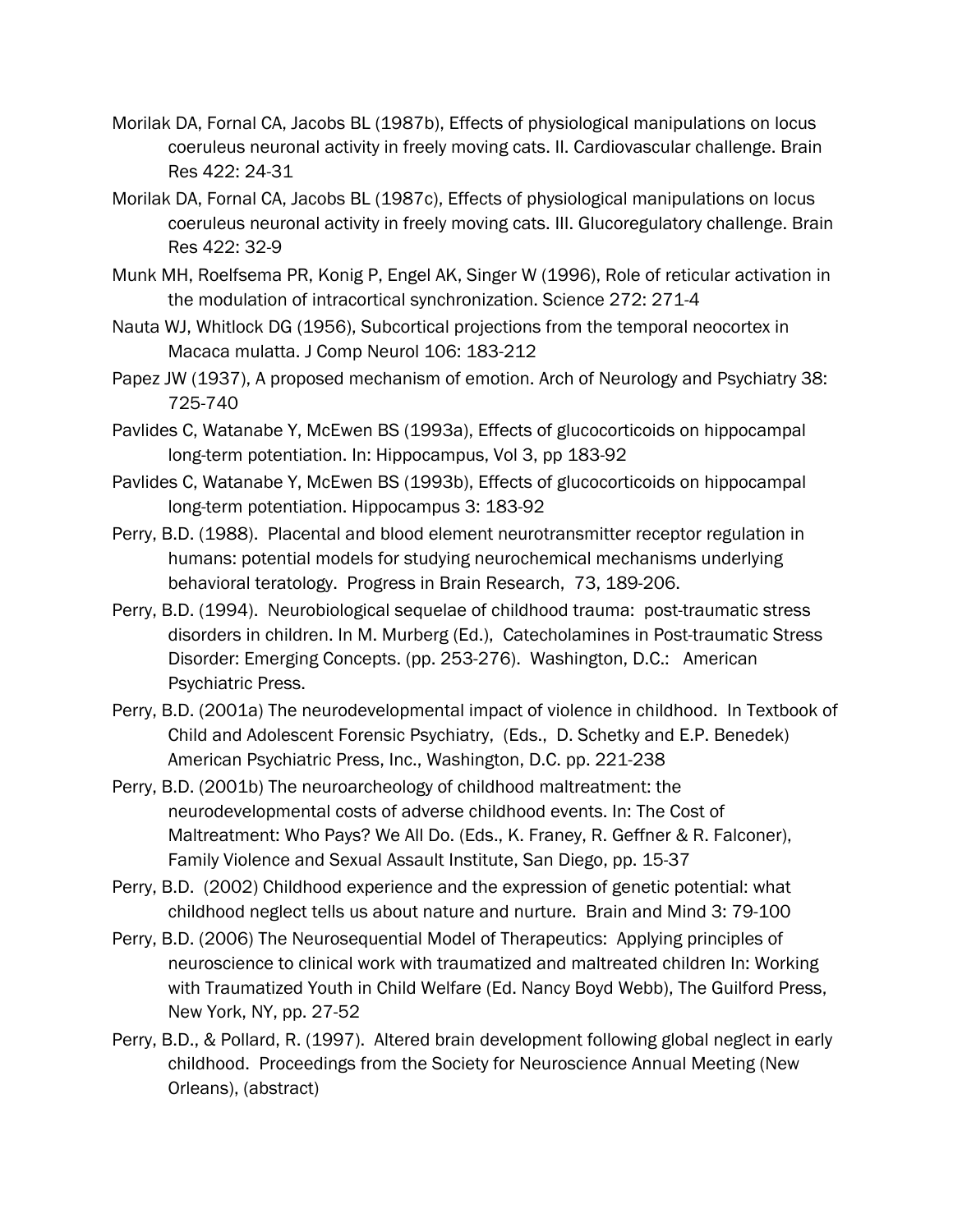- Perry, B.D., & Pollard, R. (1998). Homeostasis, stress, trauma, and adaptation: A neurodevelopmental view of childhood trauma. Child and Adolescent Psychiatric Clinics of North America, 7, 33-51.
- Perry, B.D., Pollard, R., Blakely, T., Baker, W., & Vigilante, D. (1995) Childhood trauma, the neurobiology of adaptation and 'use-dependent' development of the brain: How "states" become "traits'". Infant Mental Health J, 16 (4): 271-291, 1995.
- Perry BD, Stolk JM, Vantini G, Guchhait RB, U'Prichard DC (1983), Strain differences in rat brain epinephrine synthesis: regulation of alpha-adrenergic receptor number by epinephrine. Science 221: 1297-9
- Phillips RG, LeDoux JE (1992a), Differential contribution of amygdala and hippocampus to cued and contextual fear conditioning. In: Behav Neurosci, Vol 106, pp 274-85
- Phillips RG, LeDoux JE (1992b), Differential contribution of amygdala and hippocampus to cued and contextual fear conditioning. Behav Neurosci 106: 274-85
- Plotsky, P.M., & Meaney, M.J. (1993). Early, postnatal experience alters hypothalamic corticotropin releasing factor (CRF) mRNA, median eminence CRF content and stressinduced release in adult rats. Molec Brain Res, 18, 195-200.
- Putnam, F, W. (1998). Developmental pathways in sexually abused girls. Presented at Psychological Trauma: Maturational Processes and Psychotherapeutic interventions. Harvard Medical School, Boston MA. March 20.
- O'Connor, C., Rutter, M., & English and Romanian Adoptees study team. (2000). Attachment disorder behavior following early severe deprivation: extension and longitudinal follow-up. J.Am.Acad.Child Adolesc.Psychiatry, 39, 703-712.
- O'Keefe, M. (1998) Posttraumatic stress disorder among incarcerated battered women: A comparison of battered women who killed their abusers and those incarcerated for other offenses. Journal of Traumatic Stress 11[1], 71-85
- Orr, S. P., Lasko, N. B., Metzger, L. J., Berry, N. J., Ahern, C. E., and Pitman, R. K. (1998) Psychophysiologic assessment of women with posttraumatic stress disorder resulting from childhood sexual abuse. Journal of Consulting and Clinical Psychology 66[6], 906-913
- Rakic, P. (1981). Development of visual centers in the primate brain depends upon binocular competition before birth. Science, 214, 928-931.
- Rakic, P. (1996). Development of cerebral cortex in human and non-human primates. In M. Lewis (Ed.), Child and Adolescent Psychiatry: A Comprehensive Textbook. (pp. 9-30). New York: Williams and Wilkins.
- Read, J., Perry, B. D., Moskowith, A., & Connolloy, J.(2001). The contribution of early traumatic events to schizophrenia in some patients: a trauamagenic neurodevelopmental model. Psychiatry, 2001, 64, 319-345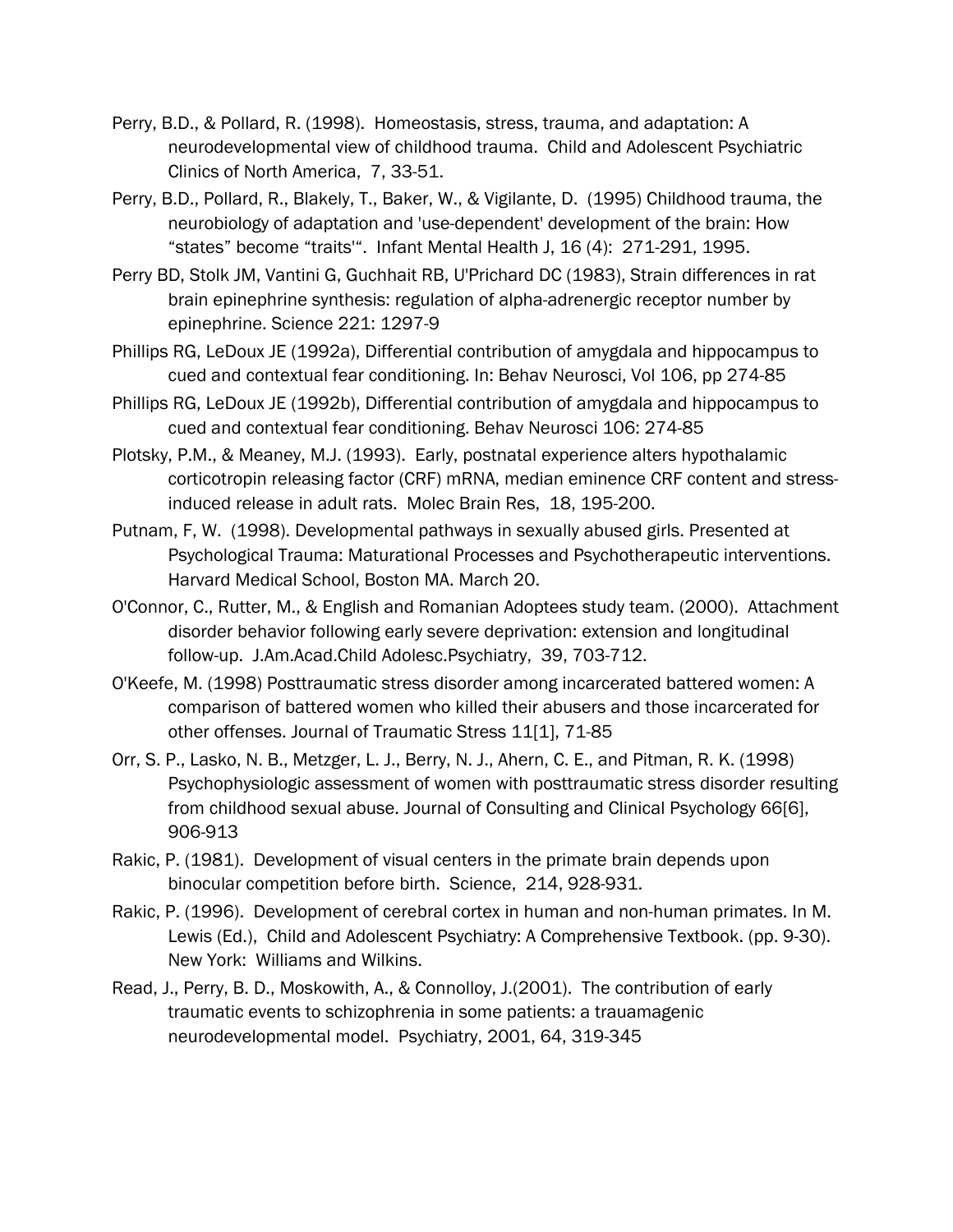- Rehkamper, G., Haase, E., & Frahm, H.D. (1988). Allometric comparison of brain weight and brain structure volumes in different breeds of the domestic pigeon, columbia livia f. d. Brain Behav.Evol., 31, 141-149.
- Reul JM, de Kloet ER (1985), Two receptor systems for corticosterone in rat brain: microdistribution and differential occupation. Endocrinology 117: 2505-11
- Rohrs, M. (1955). Vergleichende untersuchungen an wild- und hauskatzen. Zool.Anz., 155, 53-69.
- Rohrs, M., & Ebinger, P. (1978). Die beurteilung von hirngrobenunterschieden zwischen wild- und haustieren. Z.zool.Syst.Evolut.-forsch, 16, 1-14.
- Rorty, M. and Yager, J. (1996) Histories of childhood trauma and complex post-traumatic sequelae in women with eating disorders. The Psychiatric Clinics of North America 19[4]
- Rosenbaum JF, Biederman J, Gersten M, Hirshfeld DR, Meminger SR, Herman JB, Kagan J, Reznick JS, Snidman N (1988), Behavioral inhibition in children of parents with panic disorder and agoraphobia. A controlled study. Arch Gen Psychiatry 45: 463-70
- Rutledge, L.T., Wright, C., & Duncan, J. (1974). Morphological changes in pyramidal cells of mammalian neocortex associated with increased use. Experimental Neurology, 44, 209-228.
- Rutter, M., Andersen-Wood, L., Beckett, C., Bredenkamp, D., Castle, J., Grootheus, C., Keppner, J., Keaveny, L., Lord, C., O'Connor, T.G., & English and Romanian Adoptees study team. (1999). Quasi-autistic patterns following severe early global privation. J.Child Psychol.Psychiat., 40, 537-49.
- Rutter, M., & English and Romanian Adoptees study team. (1998). Developmental catch-up, and deficit, following adoption after severe global early privation. J.Child Psychol.Psychiat., 39, 465-476.
- Saper CB (1982), Convergence of autonomic and limbic connections in the insular cortex of the rat. J Comp Neurol 210: 163-73
- Sapolsky RM (2000), Glucocorticoids and hippocampal atrophy in neuropsychiatric disorders. In: Arch Gen Psychiatry, Vol 57, pp 925-35
- Sapolsky RM, Krey LC, McEwen BS (1984), Glucocorticoid-sensitive hippocampal neurons are involved in terminating the adrenocortical stress response. In: Proc Natl Acad Sci U S A, Vol 81, pp 6174-7
- Selden NR, Everitt BJ, Jarrard LE, Robbins TW (1991), Complementary roles for the amygdala and hippocampus in aversive conditioning to explicit and contextual cues. In: Neuroscience, Vol 42, pp 335-50
- Schaaf, K. K. and McCanne, T. R. (1998) Relationship of childhood sexual, physical and combined sexual and physical abuse to adult victimization and posttraumatic stress disorder. Child Abuse & Neglect 22[11], 1119-1133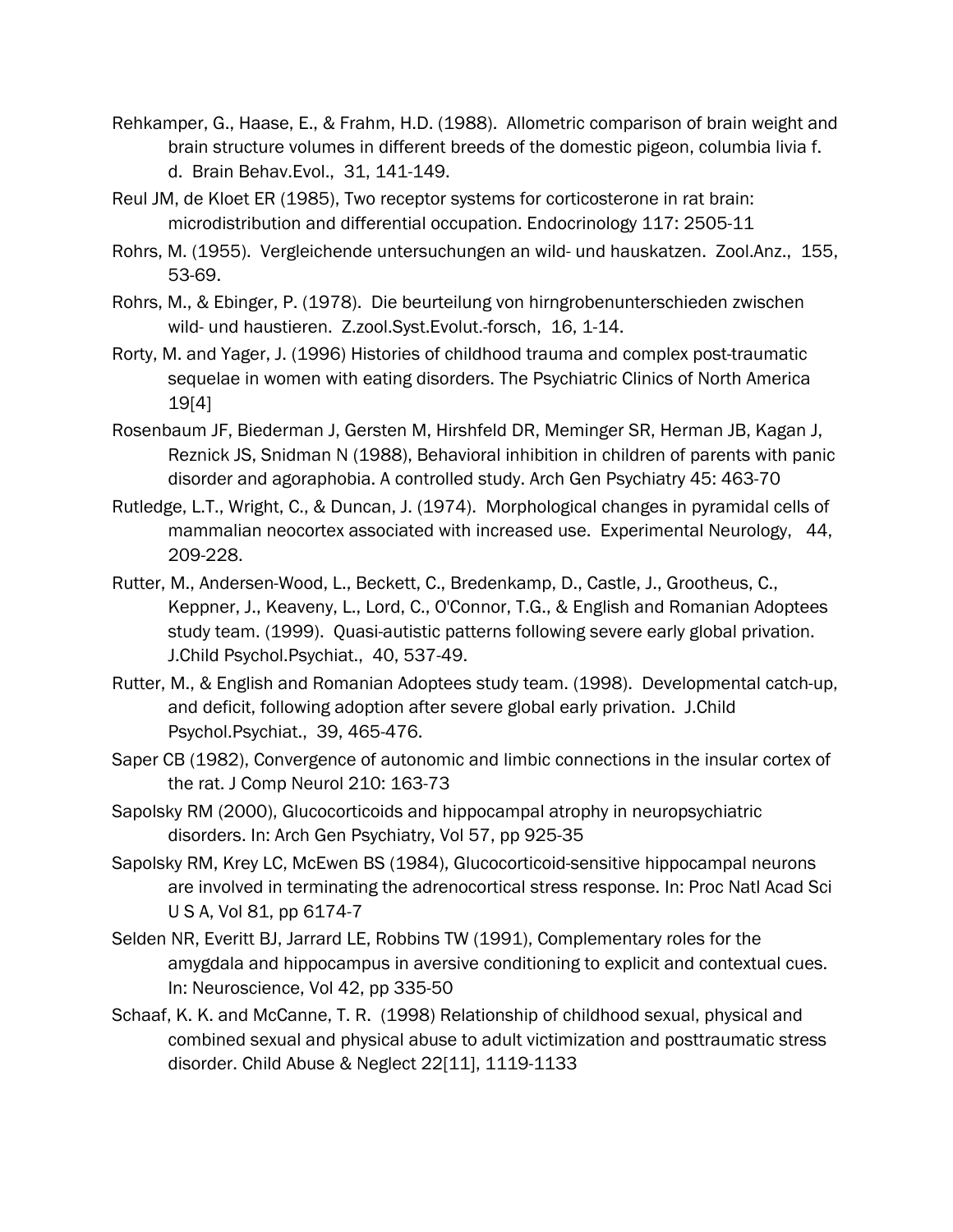- Singer W (1995), Development and plasticity of cortical processing architectures. In: Science, Vol 270, pp 758-64
- Simon, N. (1978) Kaspar Hauser Journal of Autism and Childhood Schizophrenia 8: 209- 217.
- Spitz, R.A. (1945). Hospitalism: An inquiry into the genesis of psychiatric conditions in early childhood. Psychoanalytic Study of the Child, 1:53-74.
- Spitz, R.A. (1946). Hospitalism: A follow-up report on investigation described in Volume I, 1945. Psychoanalytic Study of the Child, 2:113-117.
- Strathearn,Ll. Gray,P.H., O'Callaghan,M.J. & Wood,D.W. (submitted) Cognitive neurodevelopment in extremely low birth weight infants: nature vs. nurture revisited
- Stanton ME, Gutierrez YR, Levine S (1988), Maternal deprivation potentiates pituitaryadrenal stress responses in infant rats. In: Behav Neurosci, Vol 102, pp 692-700
- Stein, M. B., Koverola, C., Hanna, C., Torchia, M.G., & McClarty, B (1997). Hippocampal volume in women victimized by childhood sexual abuse. Psychological Medicine, 27, 1-9
- Teicher, M. H, Andersen S.L., Polcari, A, Anderson, C. M., & Navalta, C. P. (2002). Developmental neurobiology of childhood stress and trauma. Psychiatric Clinics of North America, 25, 397-426
- Teicher, M. H., Ito, Y., Glod, C. A., Andersen, S. L., Dumont, N., & Ackerman, E. (1997). Preliminary evidence for abnormal cortical development in physically and sexually abused children using EEG coherence and MRI. Annals of the New York Academy of Sciences, 821, 160-175.
- Teicher, M.H., Ito, Y., Glod, C. A., Schiffer, F., & Ackerman, E. (1994) Possible effects of early abuse on human brain development, as assessed by EEG coherence. American Journal of Neuropsychopharmacology, 33, 52.
- Teicher MH, Dumont NL, Ito Y, Vaituzis C, Giedd JN, Andersen SL. (2004) Childhood neglect is associated with reduced corpus callosum area. Biol Psychiatry 56(2):80-5;
- Thomas LA, De Bellis MD. Pituitary volumes in pediatric maltreatment-related posttraumatic stress disorder. Biol Psychiatry. 2004 Apr 1;55(7):752-8;
- Uno, H., Tarara, R., Else, J., & et.al. (1989). Hippocampal damage associated with prolonged and fatal stress in primates . Journal of Neuroscience, 9, 1705-1711.
- van Cleve, T.C. (1972) The Emperor Frederick II of Hohenstufen, Immutator Mundi Oxford University Press, Oxford pp. 335.
- Veldhuis HD, De Kloet ER (1982), Significance of ACTH4-10 in the control of hippocampal corticosterone receptor capacity of hypophysectomized rats. Neuroendocrinology 34: 374-80
- Wainwright, M.S., Perry, B.D., Won, L.A., O'Malley, K.L., Wang, W-Y & Heller, A. (1995) Immortalization of murine striatal neurons by somatic cell fusion with the N18TG2